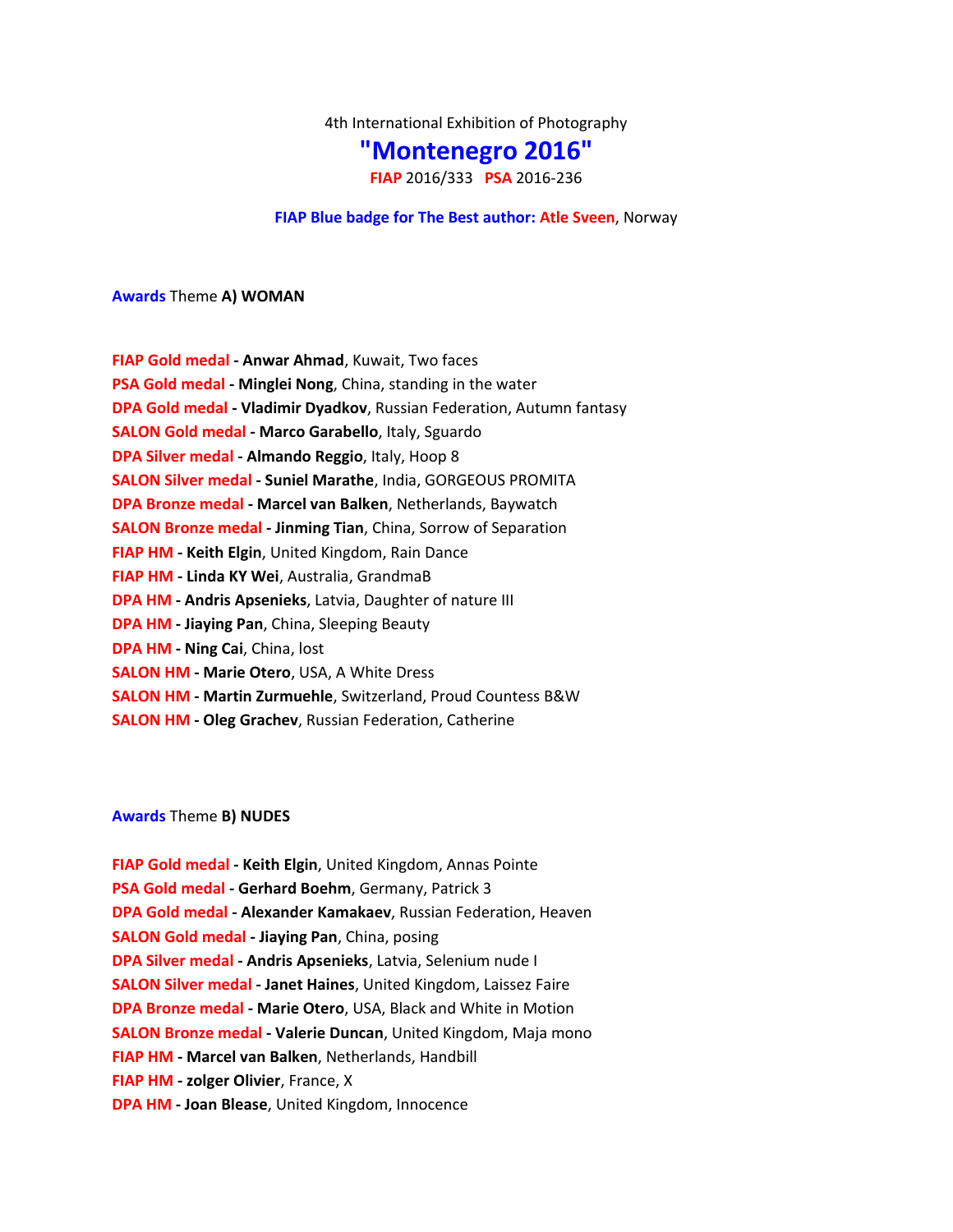**DPA HM - Lukasz Gurdak**, Poland, Morskie Oko **DPA HM - Suniel Marathe**, India, UNDERWRAP **SALON HM - Benny Rytter**, Denmark, Aphrodite **SALON HM - Bjarne Hyldgaard**, Denmark, Back on table 9753CT **SALON HM - Frederic Lejeune**, Belgium, En triangle

### **Awards** Theme **C) PORTRAIT**

| FIAP Gold medal - Bjarne Hyldgaard, Denmark, Madeleine 4409MCT      |
|---------------------------------------------------------------------|
| PSA Gold medal - Benny Rytter, Denmark, High Class 1501             |
| DPA Gold medal - Isolde Stein-Leibold, Germany, Photographica       |
| <b>SALON Gold medal - John Smith, England, Beamish Train Driver</b> |
| DPA Silver medal - Beata Rosik, Republic of Ireland, Soul           |
| SALON Silver medal - John McNairn, United Kingdom, A Red Diaz       |
| DPA Bronze medal - Andris Apsenieks, Latvia, Daughter of nature     |
| <b>SALON Bronze medal - Xiangui Zheng, China, curious</b>           |
| FIAP HM - Kam Chiu Tam, Canada, A red Indian girl                   |
| FIAP HM - Vladimir Dyadkov, Russian Federation, Wanderer            |
| <b>DPA HM - Dirk-Olaf Leimann</b> , Belgium, Steve 3                |
| <b>DPA HM - Edmondo Senatore, Italy, Maria</b>                      |
| <b>DPA HM - gilbert Bieshaar, Netherlands, zie mij</b>              |
| <b>SALON HM - Burkhard Clemens, Germany, Man in Black 2</b>         |
| <b>SALON HM - Danne Johansen</b> , Denmark, Karolina V              |
| <b>SALON HM - Wolfgang Schweden, Germany, Glamour</b>               |
|                                                                     |

#### **Awards** Theme **D) LIFE**

**FIAP Gold medal - Marcel van Balken**, Netherlands, Passage **PSA Gold medal - Yongxiong Ling**, Australia, Disabled car race bw **DPA Gold medal - Istvan Kerekes**, Hungary, Playground in Balkan **SALON Gold medal - Dirk-Olaf Leimann**, Belgium, Karussel **DPA Silver medal - DUY TUONG NGUYEN**, Vietnam, Learning to play Cong Chieng **SALON Silver medal - Zee Kek HENG**, Singapore, Porter M **DPA Bronze medal - Keith Elgin**, United Kingdom, First Base **SALON Bronze medal - Vladimir Dyadkov**, Russian Federation, The Road In The Fog **FIAP HM - Igor Debevec**, Slovenia, Seller II **FIAP HM - judy boyle**, Northern Ireland, roma goat lady **DPA HM - Marie Otero**, USA, The Quiet Life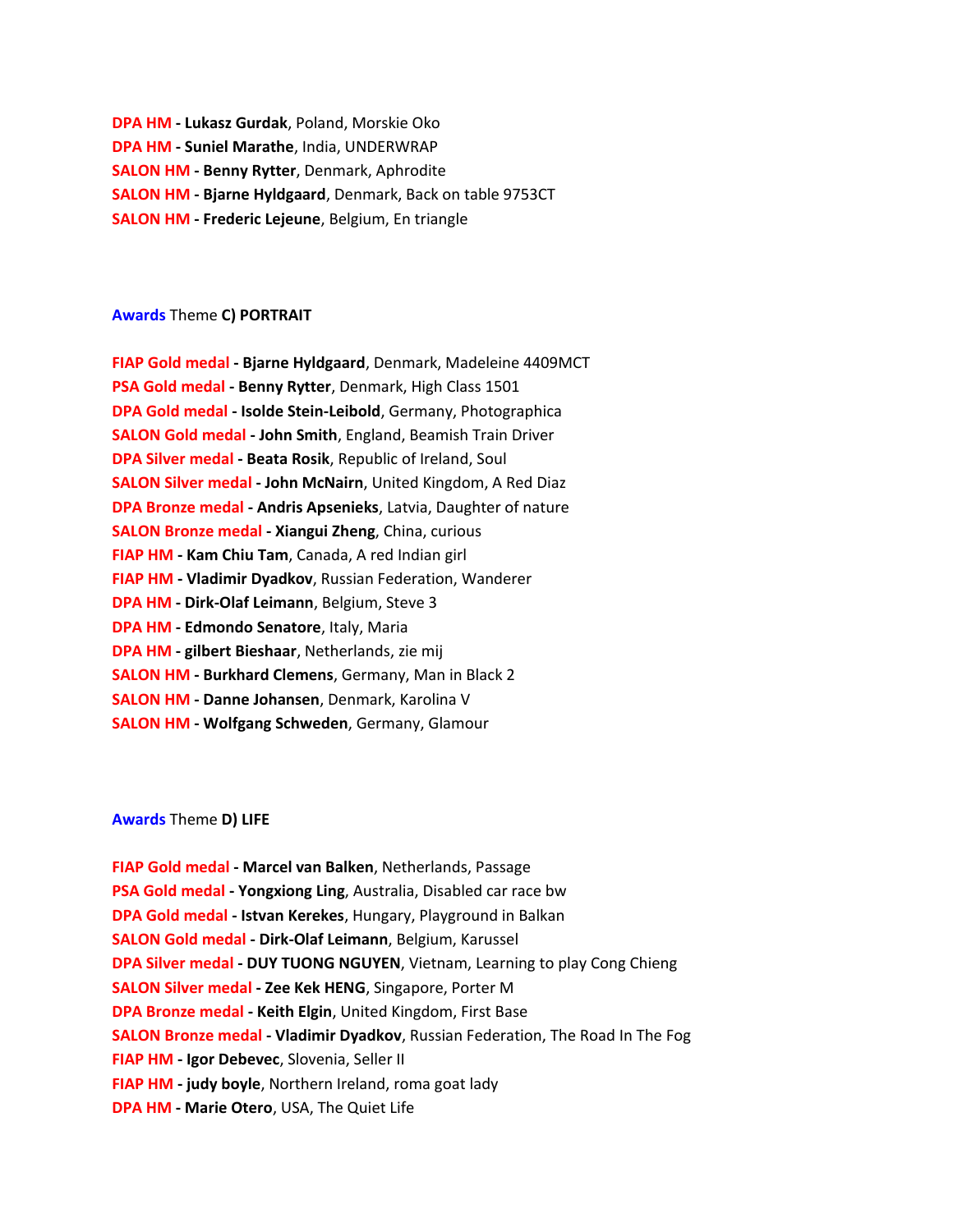**DPA HM - Suniel Marathe**, India, CLOSED LIFE **DPA HM - Yury Pustovoy**, Russian Federation, The girl from Kashmir **SALON HM - Biran Zhao**, China, pilgrimage **SALON HM - Bjarne Hyldgaard**, Denmark, Pigs handler 0065BBP **SALON HM - LE HUU NGHIA**, Vietnam, Builder boats

### **Awards** Theme **E) OPEN COLOR**

| FIAP Gold medal - Marcel van Balken, Netherlands, Snowclimber         |
|-----------------------------------------------------------------------|
| PSA Gold medal - Dirk-Olaf Leimann, Belgium, fork and spoon           |
| DPA Gold medal - Vladimir Dyadkov, Russian Federation, Conspirators   |
| <b>SALON Gold medal - Marco Garabello, Italy, Cars</b>                |
| DPA Silver medal - Tam Ming, Hong Kong, Shepherd                      |
| <b>SALON Silver medal - Benny Rytter, Denmark, Lost it</b>            |
| DPA Bronze medal - Almando Reggio, Italy, Clubs 7                     |
| <b>SALON Bronze medal - John McNairn</b> , United Kingdom, The Cross  |
| FIAP HM - Kaushik Dolui, India, Sea-Goddess                           |
| FIAP HM - Nguyen Vu Phuoc, Vietnam, Champa beautiful lady             |
| <b>DPA HM - Oleg Grachev</b> , Russian Federation, Natural minimalism |
| <b>DPA HM - Thomas Radislovich</b> , Austria, gut behuetet            |
| <b>DPA HM - Xiaomei Xu, China, Another amazing space</b>              |
| <b>SALON HM - Daniel Lybaert</b> , Netherlands, Groep kuifmakaken 2   |
| <b>SALON HM - Isolde Stein-Leibold</b> , Germany, no woman no cry     |
| <b>SALON HM - Josef Kastner, Austria, Tor zum Taj Mahal</b>           |

#### **Awards** Theme **F) OPEN MONOCHROME**

**FIAP Gold medal - Piotr Sygnarowicz**, Poland, unspoken stories **PSA Gold medal - Wolfgang Schweden**, Germany, Silhouette 2 BW **DPA Gold medal - Manfred Pillik**, Austria, Angabe **SALON Gold medal - Hakon Gronning**, Norway, Dead tree fresh fruit **DPA Silver medal - Edmondo Senatore**, Italy, Appearances **SALON Silver medal - Abdulla AL-Mushaifri**, Qatar, Long Way **DPA Bronze medal - Andris Apsenieks**, Latvia, Walk in november **SALON Bronze medal - Martin Zurmuehle**, Switzerland, The Power of Nature **FIAP HM - Carlos Rozensztroch**, Argentina, Arrozales de VietNam **FIAP HM - HANJU ZHU**, China, Dream shadow **DPA HM - Atle Sveen**, Norway, Julia with rope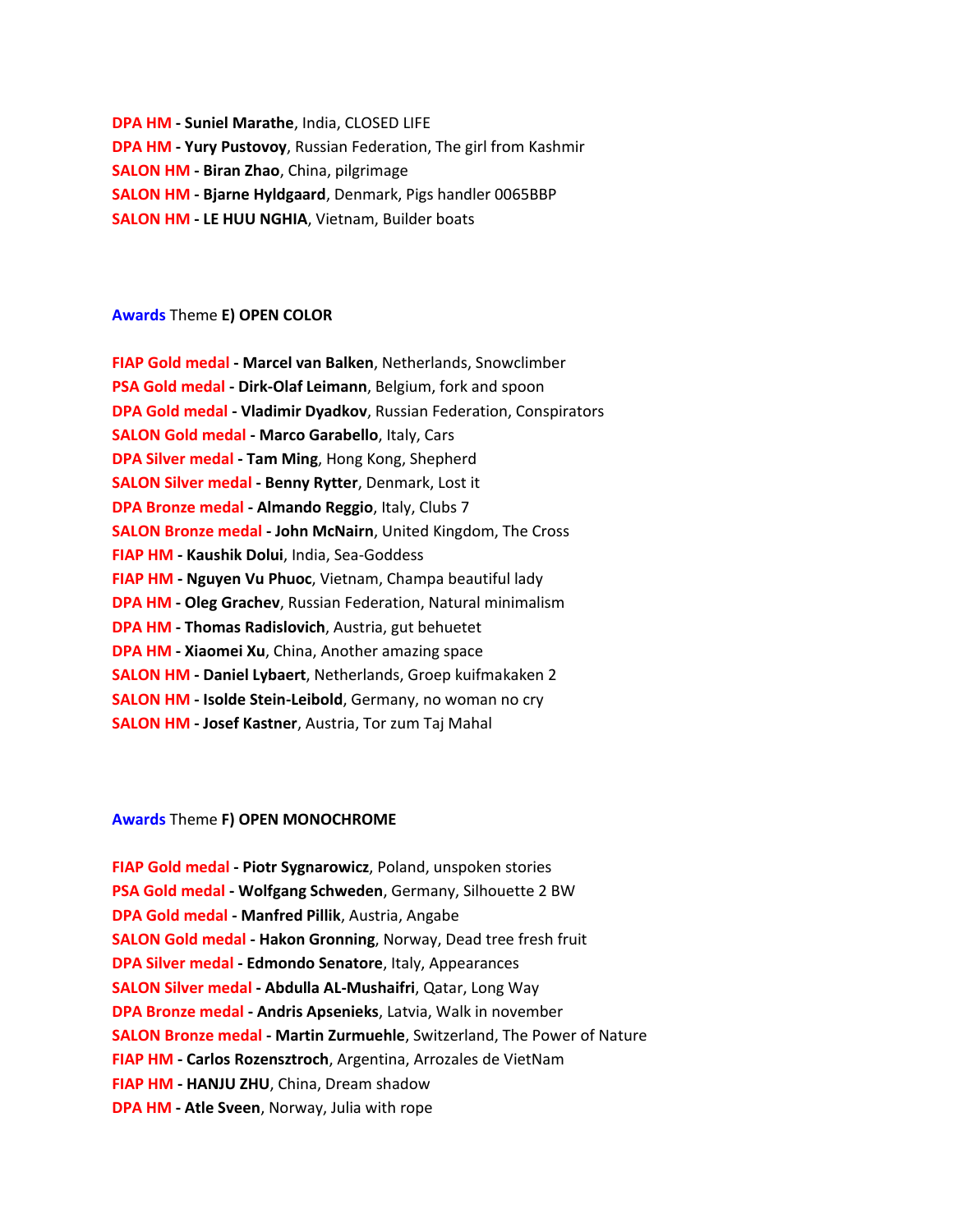**DPA HM - Camilla Ekendal**, Sweden, The drops **DPA HM - Tam Ming**, Hong Kong, Pattern **SALON HM - FATMA AYDIN**, Turkey, the black road **SALON HM - Kai Lon Tang**, Macau, Vision of Love 2 **SALON HM - Peng Li**, China, Tibetan is one of life 2

#### **Accepted** Theme **A) WOMAN**

#### Argentina

**Carlos Rozensztroch** - *Usted quien es? II*

### Australia

**Judith Thies** - *Still Vibrant* **Linda KY Wei** - *GrandmaB* **Yongxiong Ling** - *Pink women*

# Austria

**Josef Kastner** - *im Focus* **Manfred Pillik** - *Polcanova* **Thomas Radislovich** - *Lucia by Tom* **Thomas Radislovich** - *backwards* **Thomas Radislovich** - *Denisa pose III*

### Belgium

**Dirk-Olaf Leimann** - *Baeuerinnen* **Dis Van Tendeloo** - *Mysterious* **Frederic Lejeune** - *Glow*

### Canada

**Kam Chiu Tam** - *Following* **Kam Chiu Tam** - *Wendy Zhao Pipa*

#### China

**ALEXANDRINO LEI AIROSA** - *Return to Siam* **Chen Deng** - *the beautiful lady 2*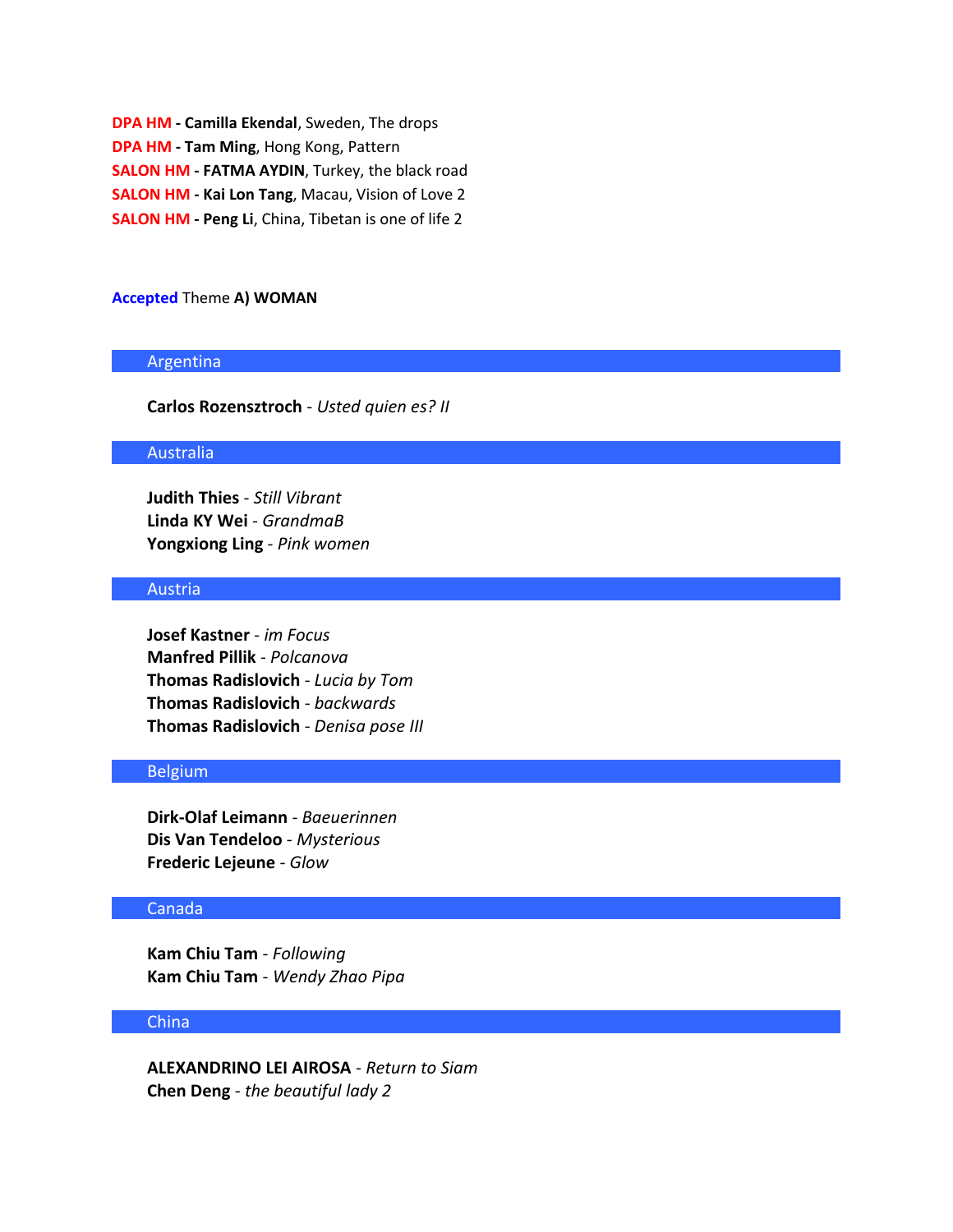**HANJU ZHU** - *Dream figure* **HANJU ZHU** - *Miss the flowers* **HANJU ZHU** - *wait* **Jiaying Pan** - *hope* **Jiaying Pan** - *reading at night* **Jiaying Pan** - *Sleeping Beauty* **Jiaying Pan** - *adolescent years* **Jinming Tian** - *Sorrow of Separation* **Jinming Tian** - *dancing girl* **Minglei Nong** - *taking a rest* **Minglei Nong** - *young lady* **Minglei Nong** - *standing in the water* **Ning Cai** - *lost* **Ning Cai** - *afternoon* **Ning Cai** - *Elegant lady* **Peng Li** - *Mother and Kid* **Peng Li** - *The Turning Scripture* **Peng Li** - *TibetTypicalWoman 8* **Shenghua Yang** - *Eye* **Wei Wang** - *zen buddhism* **Xiangui Zheng** - *the elegant little girl* **Xiangui Zheng** - *little chef* **Xiangui Zheng** - *prepare for dinner* **Xinxin Chen** - *Village life 1* **Yi Wan** - *Stay10*

### **Cyprus**

**Nilgun Ortas** - *A Living History* **Nilgun Ortas** - *For Bread* **Nilgun Ortas** - *Handywoman* **Nilgun Ortas** - *Waiting*

### Czech Republic

### **Michal Blazek** - *Beauty*

### Denmark

**Benny Rytter** - *Soft curves* **Benny Rytter** - *Weights* **Benny Rytter** - *Blue Veil* **Benny Rytter** - *Lucia J* **Bjarne Hyldgaard** - *Queen 6607BBC*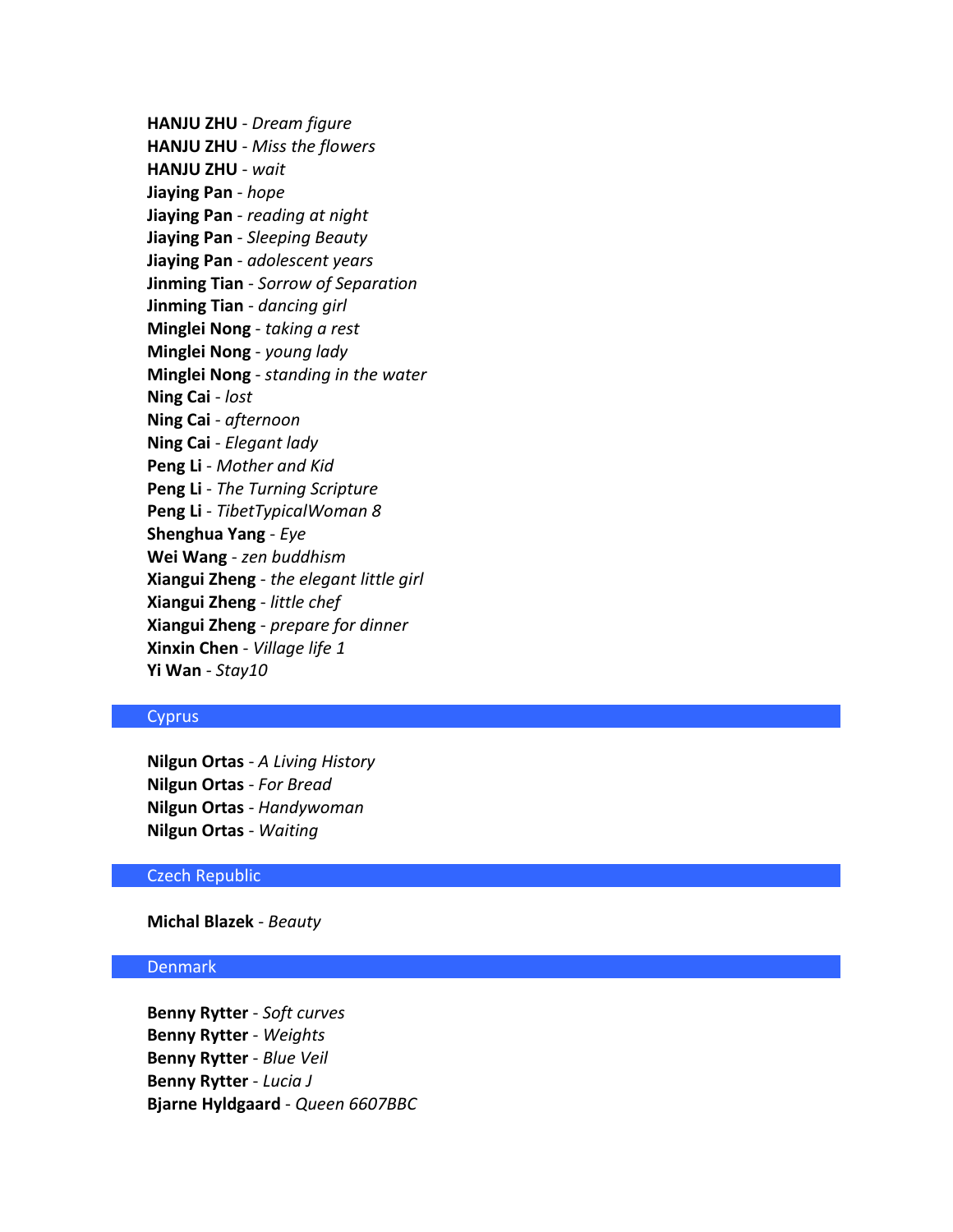**Bjarne Hyldgaard** - *Colors united 3025CT* **Danne Johansen** - *Old style* **Danne Johansen** - *Smoking girl*

### England

**John Smith** - *Once upon a time* **John Smith** - *Not amused*

### Finland

**Jaana Ahola** - *Woman* **Kauko Keranen** - *play in the water* **Tapio Kihlberg** - *Dead Bride*

### France

# **zolger Olivier** - *Marie*

### **Germany**

**Dirk Peschen** - *on the beach* **Gerhard Boehm** - *On the Bar 2 - SW* **Isolde Stein-Leibold** - *flying flowers* **Isolde Stein-Leibold** - *Wind and Fire* **Isolde Stein-Leibold** - *Zeit in Händen* **JANUSZ MORAWSKI** - *Sabina 2* **Lothar Noth** - *Exponat* **Wolfgang Schweden** - *Janina 9 C*

#### Hong Kong

**Tam Ming** - *Fun Day* **Victor Ngar Shun Wong** - *MODEL ALYONA 2*

#### **Hungary**

**Istvan Kerekes** - *Amina the Afghan girld* **Istvan Kerekes** - *Spellbinder charm* **Istvan Kerekes** - *Life in the mud* **Kiss Zoltan** - *The Moments of The Happiness*

### India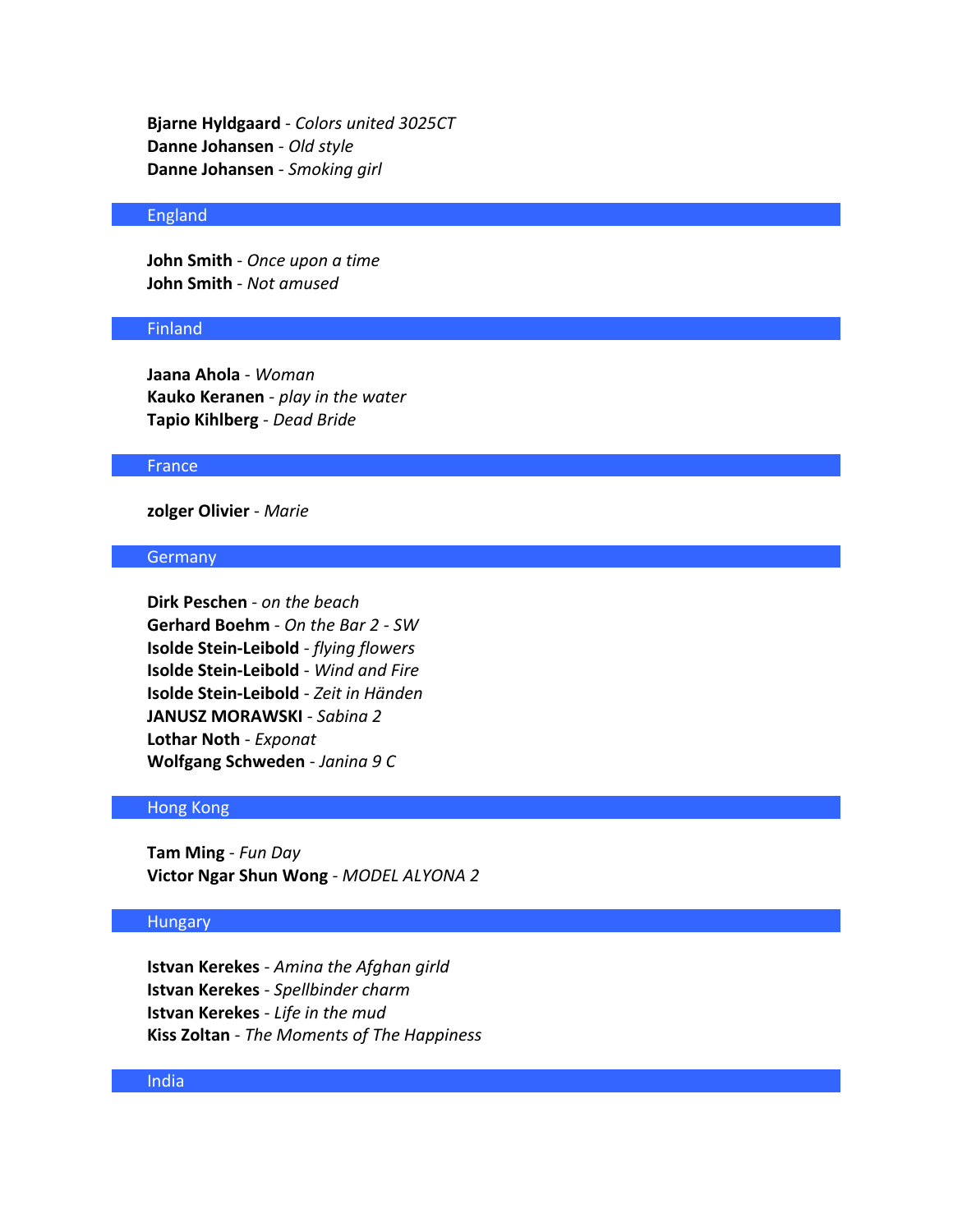**Debiprasad Mukherjee** - *Crying Mother* **Debiprasad Mukherjee** - *Women are beautiful* **Debiprasad Mukherjee** - *Kumbh* **Sanjoy Sengupta** - *blessings* **Sanjoy Sengupta** - *palawan market 1* **Suniel Marathe** - *SENSUAL JYOTI* **Suniel Marathe** - *POOJA 5* **Suniel Marathe** - *JYOTI 2* **Suniel Marathe** - *GORGEOUS PROMITA*

### Italy

**Almando Reggio** - *Clubs 6* **Almando Reggio** - *Hoop 8* **Almando Reggio** - *Ribbon 6* **Almando Reggio** - *Ball 11* **Marco Garabello** - *Sguardo* **Marco Garabello** - *Viola*

# Kuwait

**Anwar Ahmad** - *Two faces*

### Latvia

**Andris Apsenieks** - *Almost classic nude II* **Andris Apsenieks** - *Daughter of nature III* **Andris Apsenieks** - *Femme fatale*

### **Macau**

**Chan Seng Tang** - *Folk Dance 3* **Chan Seng Tang** - *Ballet Dancer 4* **Chan Seng Tang** - *Dont Go Away 5* **Chan Seng Tang** - *Move and Still 3* **Kai Lon Tang** - *Swinging Ladies* **Kai Lon Tang** - *Spike Attack through Defenders* **Kai Lon Tang** - *Acting Chinese Opera* **Kai Lon Tang** - *Hard Fall*

### Netherlands

**Marcel van Balken** - *Baywatch* **Marcel van Balken** - *Beach party*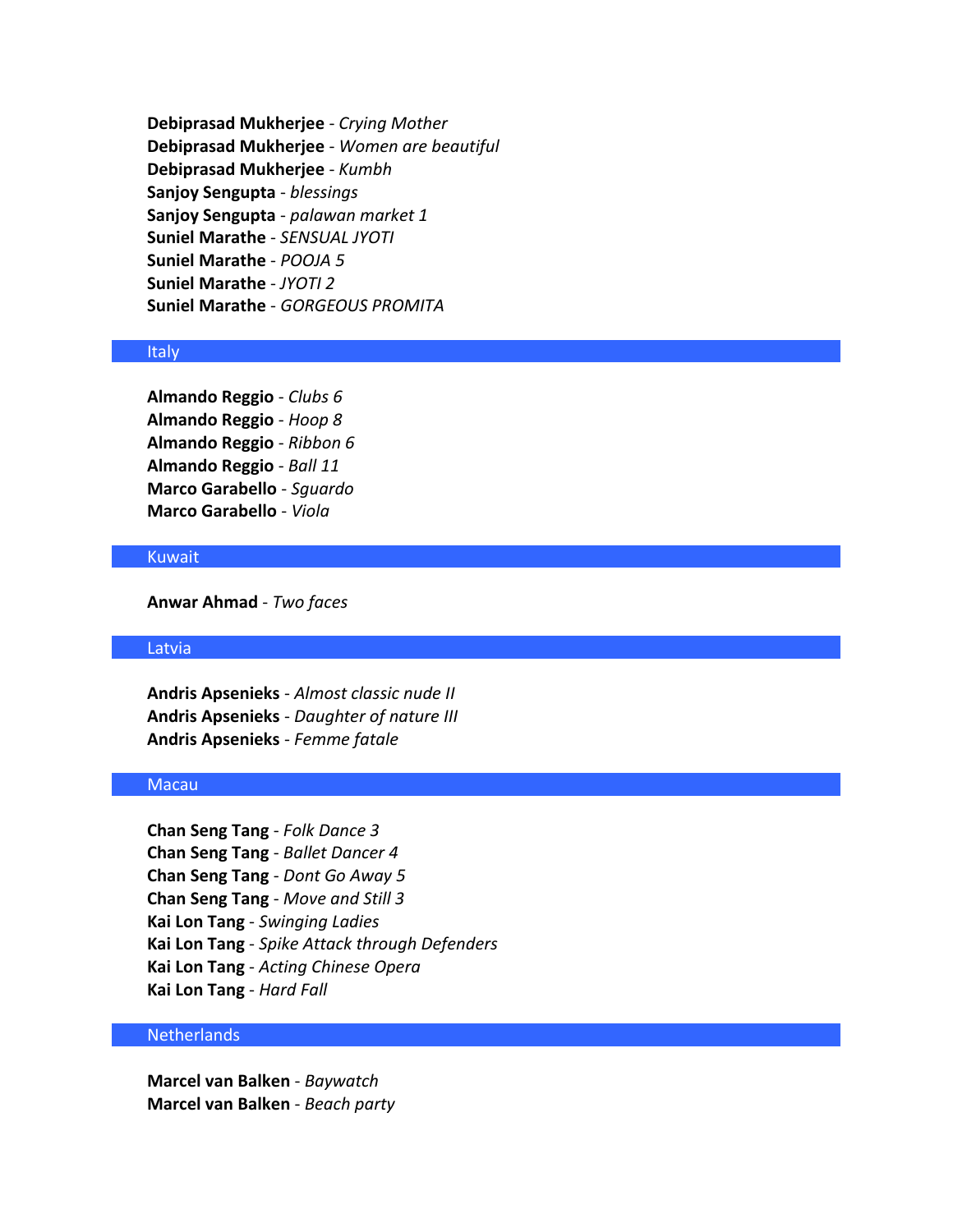**Marcel van Balken** - *Farewellletter* **Marcel van Balken** - *Old woman*

# **Norway**

**Atle Sveen** - *Julia on chair* **Atle Sveen** - *Fredau XVI* **Atle Sveen** - *Holly III* **Atle Sveen** - *Ilvy mono* **Hakon Gronning** - *Pantry bench II* **Hakon Gronning** - *Attic light dream* **Hakon Gronning** - *Flame by blue wooden panels*

### Poland

**Lukasz Gurdak** - *Caroline in skala* **Lukasz Gurdak** - *on stone 2*

#### Qatar

**Abdulla AL-Mushaifri** - *Aya*

Republic of Ireland

**Beata Rosik** - *Feeling the Sun* **Morgan O'Neill** - *Helen in the woods*

#### Romania

**Istvan Magdo** - *Gossip girls*

### Russian Federation

**Dmitry Chastikov** - *Memories of that war* **Oleg Grachev** - *Maya 1* **Oleg Grachev** - *Vasilisa 1* **Oleg Grachev** - *Maya 3* **Oleg Grachev** - *Catherine* **Vladimir Dyadkov** - *Autumn fantasy* **Vladimir Dyadkov** - *Portrait with a portrait* **Vladimir Dyadkov** - *A visitor from the past*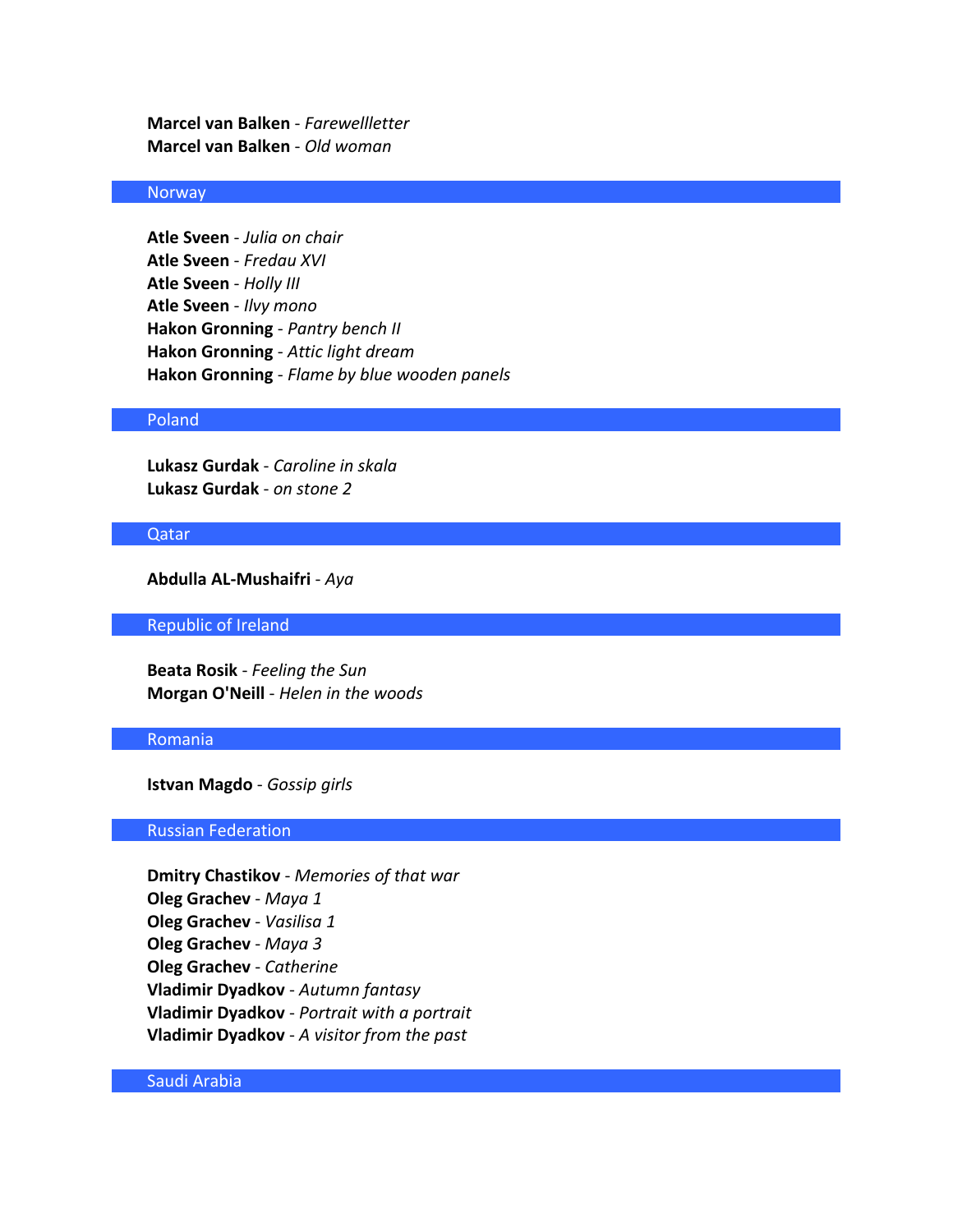**Jassim Ali Al-Mulla** - *widow* **Jassim Ali Al-Mulla** - *Nani* **Jassim Ali Al-Mulla** - *Sofea*

# **Scotland**

**Eion Johnston** - *The knowledge* **Eion Johnston** - *Tilt profile* **Terry Railley** - *Tease* **Terry Railley** - *Open* **Terry Railley** - *Secure*

### Singapore

**GOH WEE SENG** - *blowing up* **GOH WEE SENG** - *Fiery* **Zee Kek HENG** - *Sequence of ribbon dance*

### Slovenia

**Igor Debevec** - *Old woman II* **Matej Rukavina** - *Broken look*

#### South Korea

**Jong Il Lee** - *Meditation*

#### Spain

**Javier Munoz Tubet** - *Mujer en rojo*

### Sweden

**Camilla Ekendal** - *mermaid*

#### **Switzerland**

**Martin Zurmuehle** - *Late Night Encounter B&W* **Martin Zurmuehle** - *Nightgown* **Martin Zurmuehle** - *Proud Countess B&W* **Martin Zurmuehle** - *A Perfect Torso*

# **Turkey**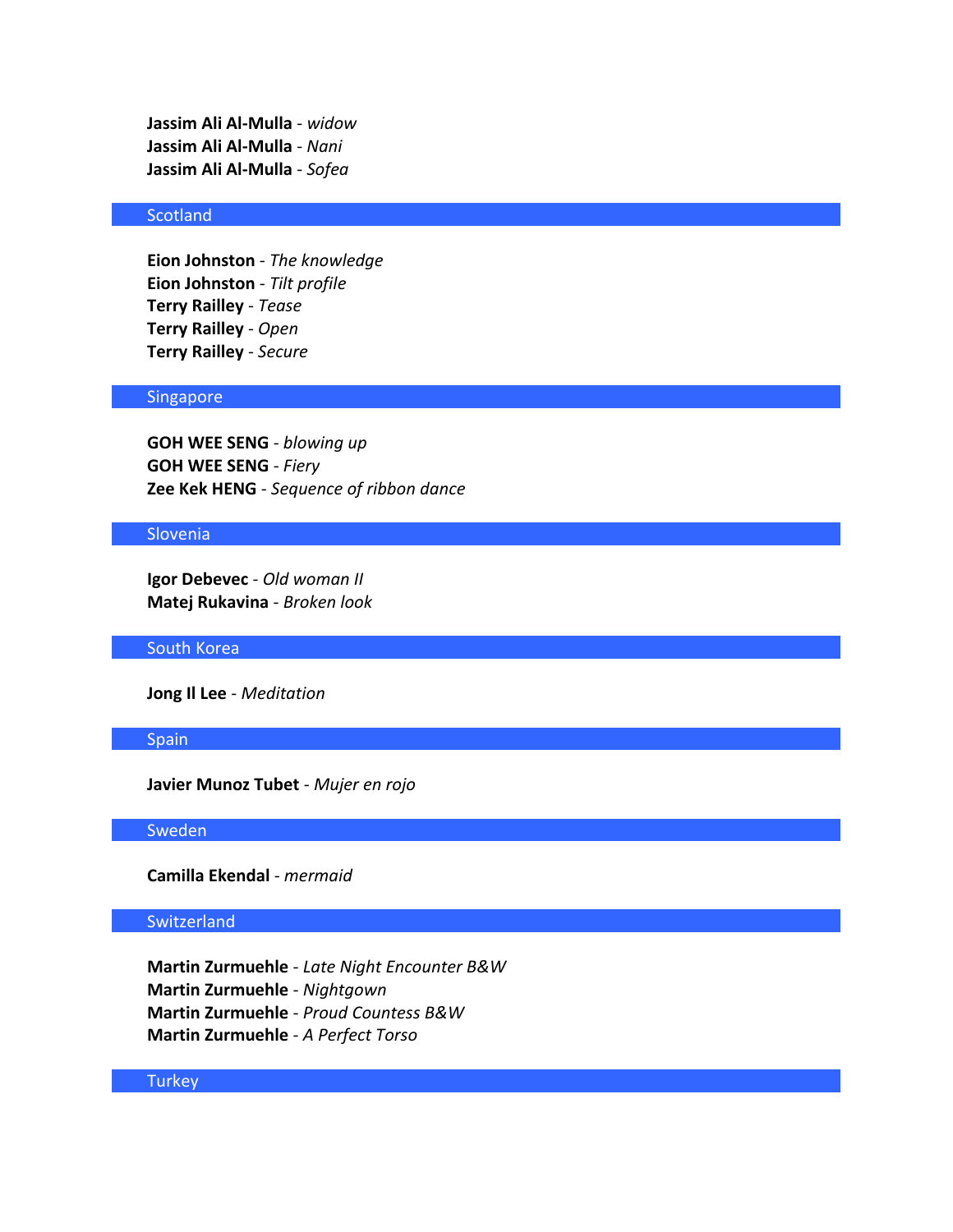**FATMA AYDIN** - *mother of the bricks* **FATMA AYDIN** - *My Story* **OZHAN OZDE** - *DarkHand* **OZHAN OZDE** - *BeautyNet*

### United Kingdom

**Barbara Jenkin** - *Karla Netted* **Barbara Jenkin** - *The Black Flower* **Janet Haines** - *Rhapsody* **Janet Haines** - *Veils* **John McNairn** - *Slouch on the Couch* **John McNairn** - *I Have a Secret* **Keith Elgin** - *The Red Catsuit* **Keith Elgin** - *Dying Swan* **Keith Elgin** - *Rain Dance* **Valerie Duncan** - *Alter Ego* **Will Stead** - *Katherine*

# USA

**Dave Whitson** - *Trica Stretching 8 BW* **Gabriele Dellanave** - *Concerned woman* **Gregory Daley** - *Marathon Jumper 1M* **Gregory Daley** - *Ostrich Lecture* **Marie Otero** - *All Alone* **Marie Otero** - *Pink Lillies* **Marie Otero** - *A White Dress*

### Vietnam

**DUY TUONG NGUYEN** - *Returning home* **DUY TUONG NGUYEN** - *Smiles* **LE HUU NGHIA** - *VOCATIONAL carvings* **Nhan Le Hoang** - *LUA BAO LOC No9*

**Accepted** Theme **B) NUDES**

### Argentina

**Carlos Rozensztroch** - *Geometría Humana II* **Carlos Rozensztroch** - *Angeles, ayer, hoy* **Carlos Rozensztroch** - *Estilo muralista*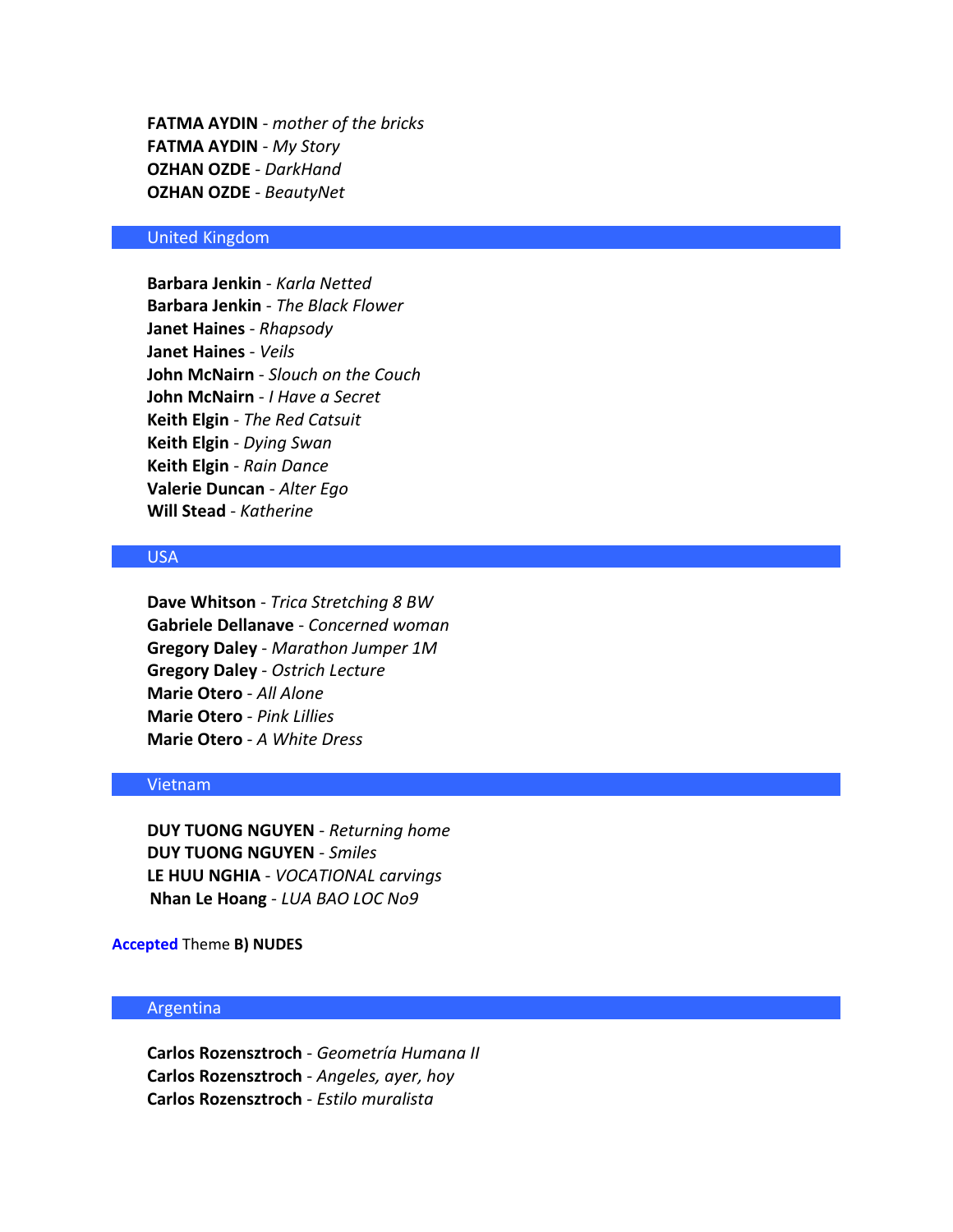### Austria

**Thomas Radislovich** - *backsides* **Thomas Radislovich** - *Denisa shawl I* **Thomas Radislovich** - *Flower pose*

### Belgium

**Frederic Lejeune** - *En triangle* **Frederic Lejeune** - *Secret* **Frederic Lejeune** - *En toute simplicite*

### China

**ALEXANDRINO LEI AIROSA** - *Perfect S* **ALEXANDRINO LEI AIROSA** - *Dark side in the garage* **Chen Deng** - *take a rest* **HANJU ZHU** - *Charming light* **HANJU ZHU** - *Gentle curve* **HANJU ZHU** - *Cecil sensation* **Jiaying Pan** - *look coldly* **Jiaying Pan** - *posing* **Jiaying Pan** - *burning* **Jiaying Pan** - *entanglement* **Jinghui Chen** - *LOOK FORWARD TO* **Ning Cai** - *the beautiful body 3* **Ning Cai** - *the beautiful body 4*

### Denmark

**Benny Rytter** - *Aphrodite* **Bjarne Hyldgaard** - *Back on table 9753CT* **Bjarne Hyldgaard** - *Red couch 0206C* **Bjarne Hyldgaard** - *Loosing it 8891MCT* **Danne Johansen** - *Red hair*

# France

**zolger Olivier** - *X* **zolger Olivier** - *Amadou*

#### **Germany**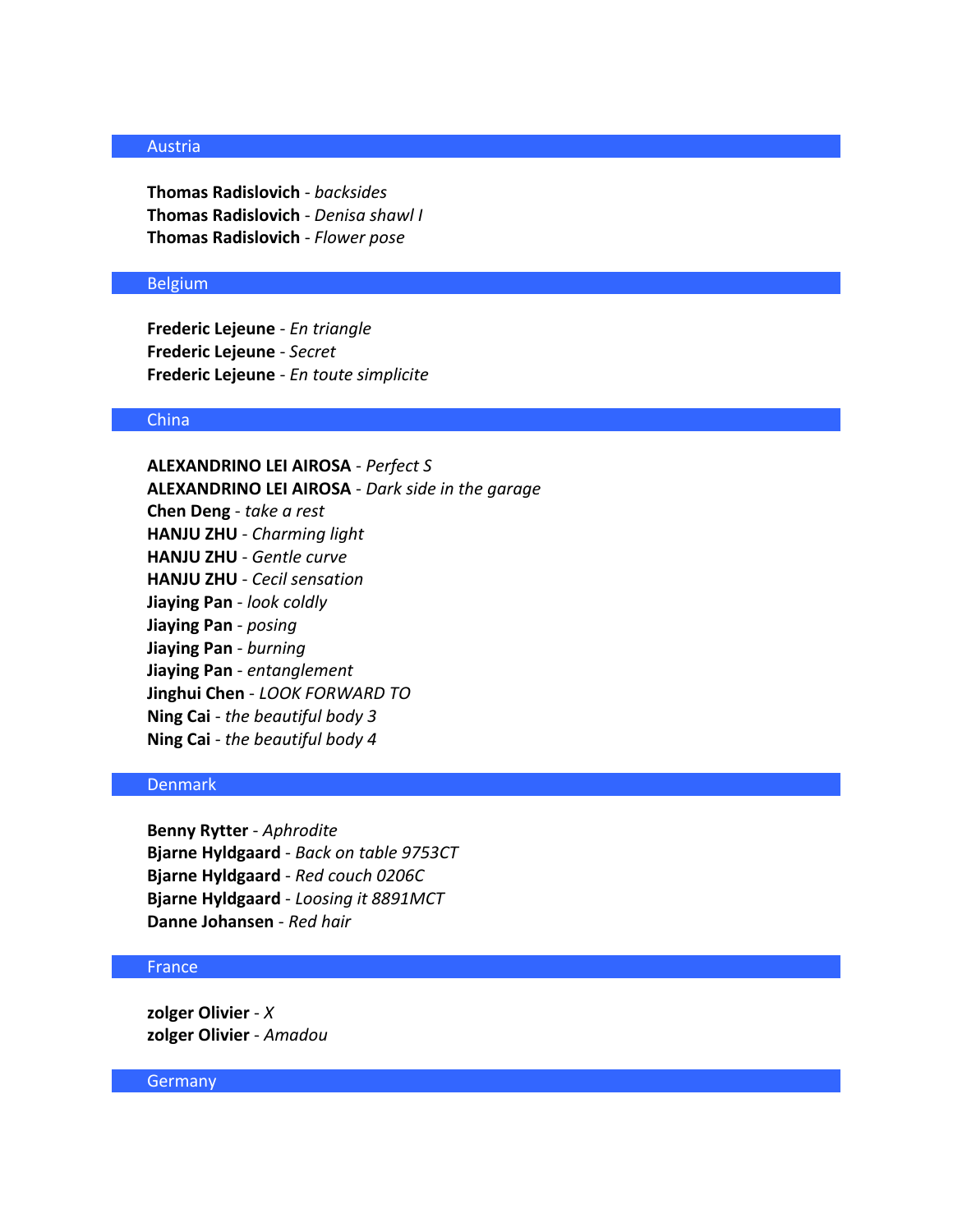**Alexander Hochhaus** - *Flexible* **Dirk Peschen** - *enjoy* **Dirk Peschen** - *light on a perfect body* **Dirk Peschen** - *shadows on her body* **Dirk Peschen** - *diamonds on her skin* **Gerhard Boehm** - *Patrick* **Gerhard Boehm** - *Patrick 2* **Gerhard Boehm** - *Patrick 3* **Gerhard Boehm** - *Duo - SW* **Isolde Stein-Leibold** - *Einsamkeit* **Isolde Stein-Leibold** - *falling leafes* **Isolde Stein-Leibold** - *fragile* **Isolde Stein-Leibold** - *Waterfall* **Lothar Noth** - *Harlekin SW* **Lothar Noth** - *Maschinist* **Lothar Noth** - *Skulptur*

### Hong Kong

**Victor Ngar Shun Wong** - *HAIR POWER*

#### **Hungary**

**Kiss Zoltan** - *Red*

### India

**Suniel Marathe** - *CROSS CONNECTION* **Suniel Marathe** - *UNDERWRAP*

### Italy

**Claudio Palermo** - *Secret window* **Claudio Palermo** - *Green eyes* **Claudio Palermo** - *Legàmi*

### Latvia

**Andris Apsenieks** - *Selenium nude I* **Andris Apsenieks** - *Arc* **Andris Apsenieks** - *Element*

### Macau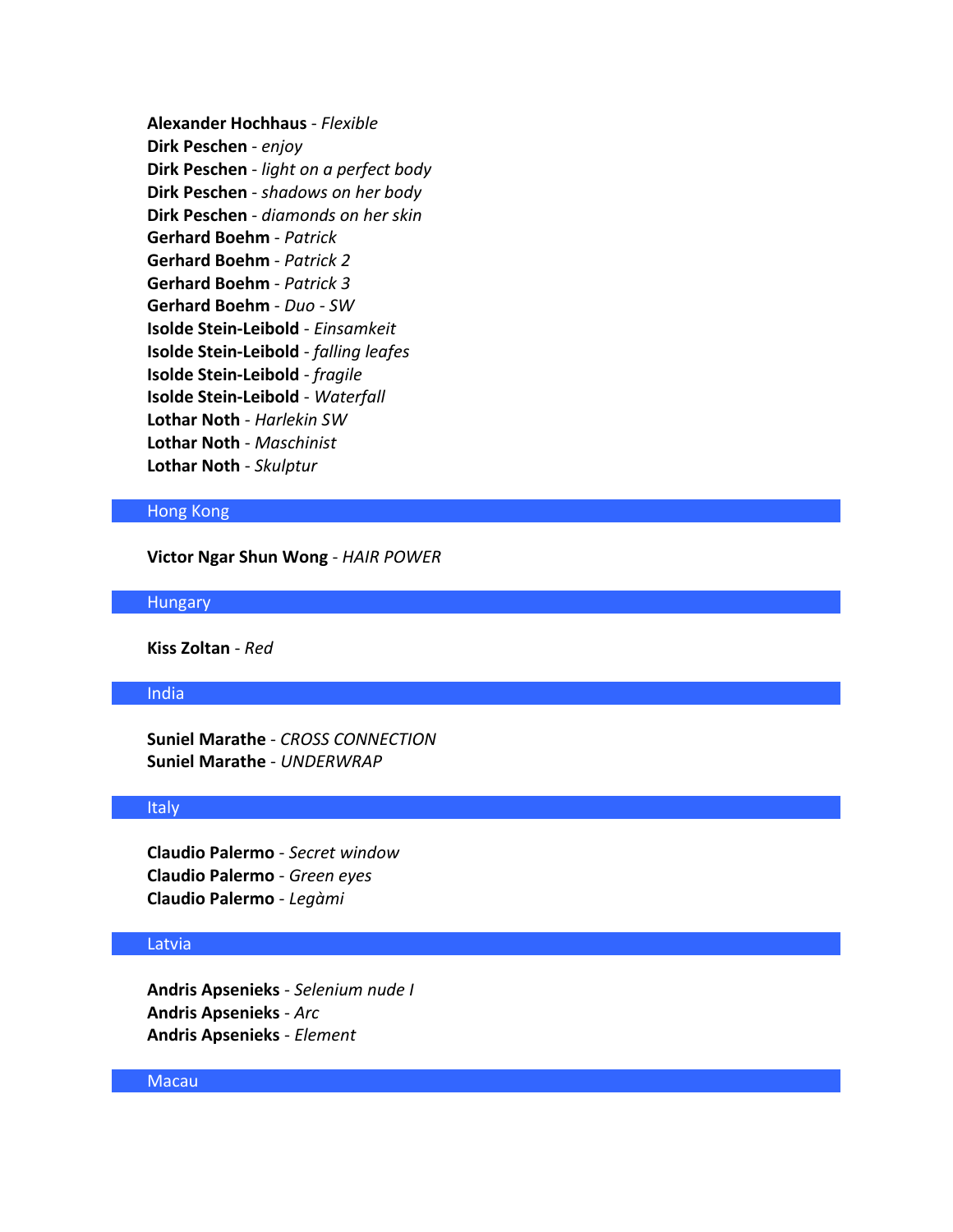#### **Kai Lon Tang** - *Looking in the Window*

#### **Netherlands**

**Marcel van Balken** - *Handbill* **Marcel van Balken** - *Breasts*

#### **Norway**

**Atle Sveen** - *Fredau XIII* **Atle Sveen** - *Ilva by the window* **Atle Sveen** - *Ilvy in the wall* **Atle Sveen** - *Julia* **Hakon Gronning** - *Elle Beth nude by curtain* **Hakon Gronning** - *Nude on floor* **Hakon Gronning** - *Red cliff* **Hakon Gronning** - *Under the ferns*

### Poland

**Lukasz Gurdak** - *Morskie Oko* **Lukasz Gurdak** - *Angelica* **Lukasz Gurdak** - *Claudia in the water* **Lukasz Gurdak** - *hell's paying field*

### Republic of Ireland

**Ann Francis** - *The pose* **Ann Francis** - *Nude 3 on the stairs* **Beata Rosik** - *Secret thoughts* **Deirdre Murphy** - *Stef in Purple* **Deirdre Murphy** - *Wiindow Light* **Deirdre Murphy** - *Deep Thought* **Deirdre Murphy** - *Lost* **Morgan O'Neill** - *Choosing*

### Russian Federation

**Alexander Kamakaev** - *Wings* **Alexander Kamakaev** - *Flower meadow* **Alexander Kamakaev** - *Heaven* **Dmitry Chastikov** - *Marina the Mermaid* **Oleg Grachev** - *Nude 10 bw* **Oleg Grachev** - *Dance 2*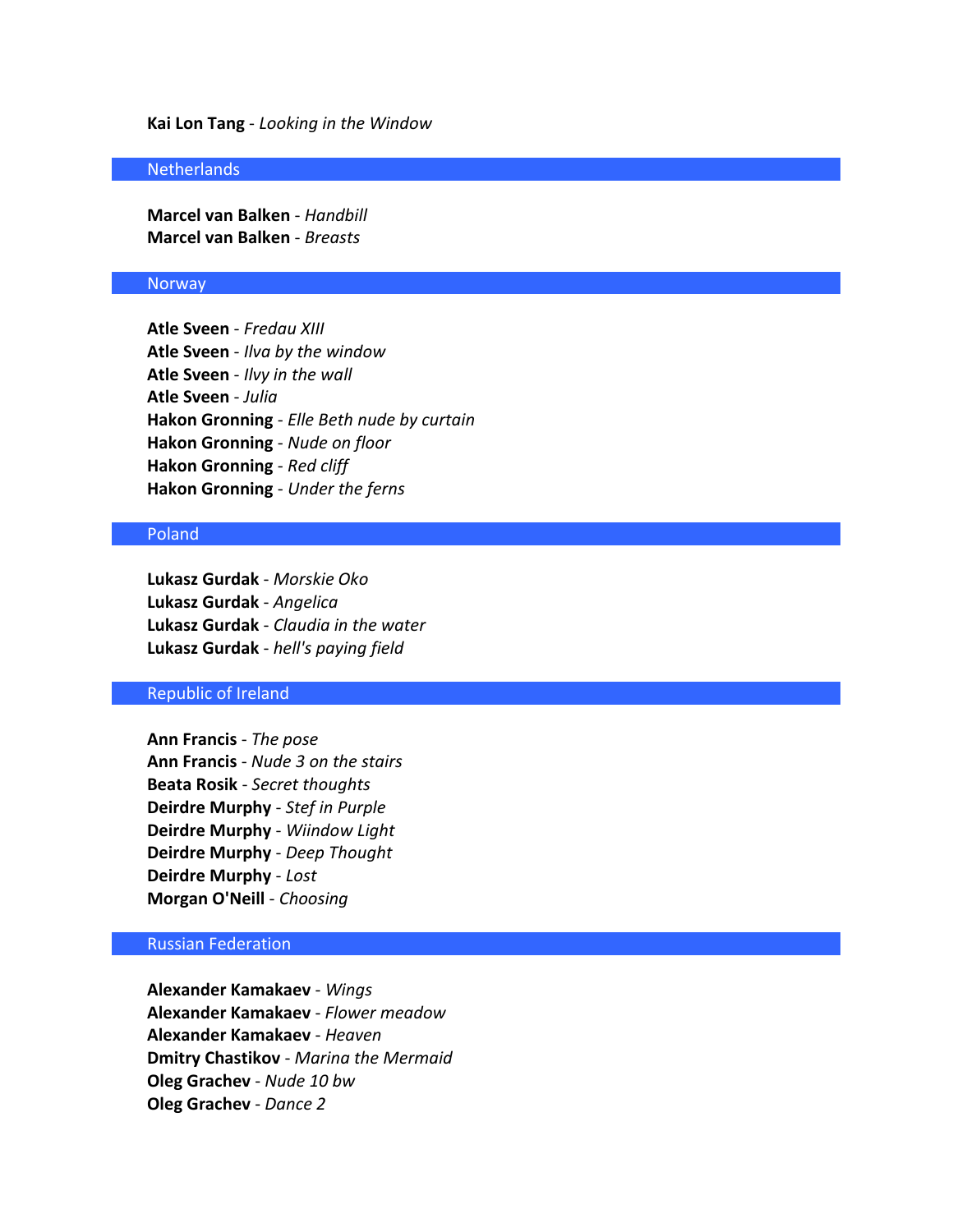### **Vitaliy Podgurchenko** - *Oxana6*

### **Scotland**

**Eion Johnston** - *Torso curve* **Terry Railley** - *Soft Light*

#### Slovenia

**Igor Debevec** - *B&W One* **Igor Debevec** - *Broken windows* **Matej Rukavina** - *Circle*

### Sweden

**Camilla Ekendal** - *in the window*

### **Switzerland**

**Martin Zurmuehle** - *Kissed by the Wind* **Martin Zurmuehle** - *Romantic Moment* **Martin Zurmuehle** - *Through the Fields of Lava* **Martin Zurmuehle** - *Beauty*

### United Kingdom

**Barbara Jenkin** - *Athena Awakes* **Colin Dixon** - *The Box Set* **Janet Haines** - *Compassion* **Janet Haines** - *Mon Amour* **Janet Haines** - *Laissez Faire* **Joan Blease** - *Natasha* **Joan Blease** - *Wall Art* **Joan Blease** - *Levitation* **Joan Blease** - *Innocence* **John McNairn** - *Shelter* **John McNairn** - *Keira L* **John McNairn** - *Bathed in Light* **Keith Elgin** - *Classical Figurine* **Keith Elgin** - *Annas Pointe* **Keith Elgin** - *Back To Stripes* **Valerie Duncan** - *Not the Only One* **Valerie Duncan** - *Maja mono*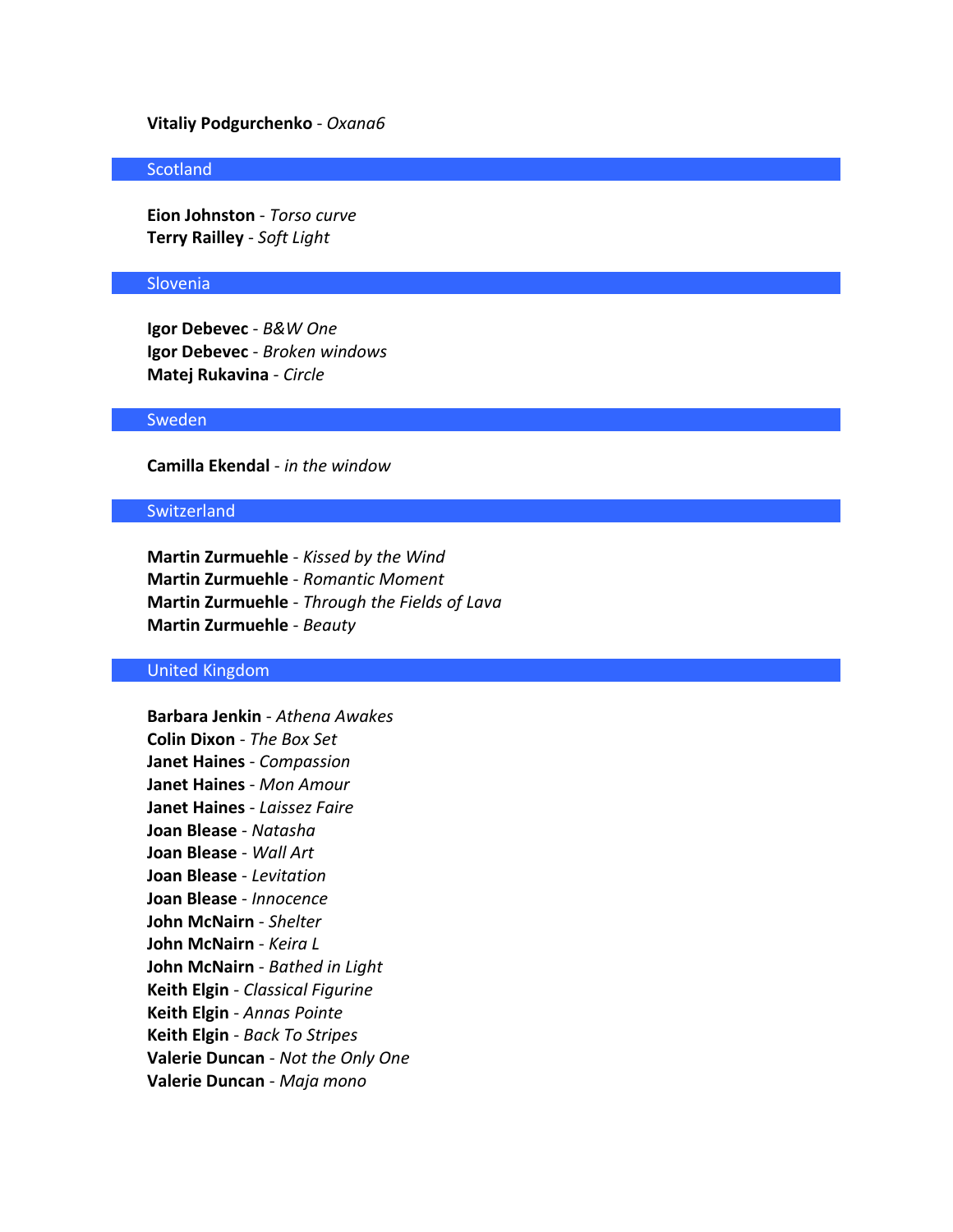# USA

**Dave Whitson** - *Ivy on White Cube 7 BW* **Dave Whitson** - *Laura 61 BW* **Marie Otero** - *Nude At The Window* **Marie Otero** - *Black and White in Motion*

### **Accepted** Theme **C) PORTRAIT**

### Argentina

**Carlos Rozensztroch** - *Mirada irónica* **Carlos Rozensztroch** - *El Guardián* **Carlos Rozensztroch** - *Extranjero de Kanchipuram*

### Australia

**Judith Thies** - *Smug* **Yongxiong Ling** - *Smaker bw*

# Austria

**Josef Kastner** - *Inder* **Josef Kastner** - *Wahnsinn* **Josef Kastner** - *Arpana* **Josef Kastner** - *Goldene Augen* **Thomas Pichler** - *Eskimo Girl* **Thomas Pichler** - *Bea* **Thomas Radislovich** - *Denisa por*

### Belgium

**Alain Marchand** - *Railwayman* **Dirk-Olaf Leimann** - *Steve 3* **Frederic Lejeune** - *A l'ancienne* **Frederic Lejeune** - *Elle* **Frederic Lejeune** - *Profil* **Jacky Panhuyzen** - *Amitesh* **Jacky Panhuyzen** - *Pushparaj*

#### Canada

**Kam Chiu Tam** - *A red Indian girl*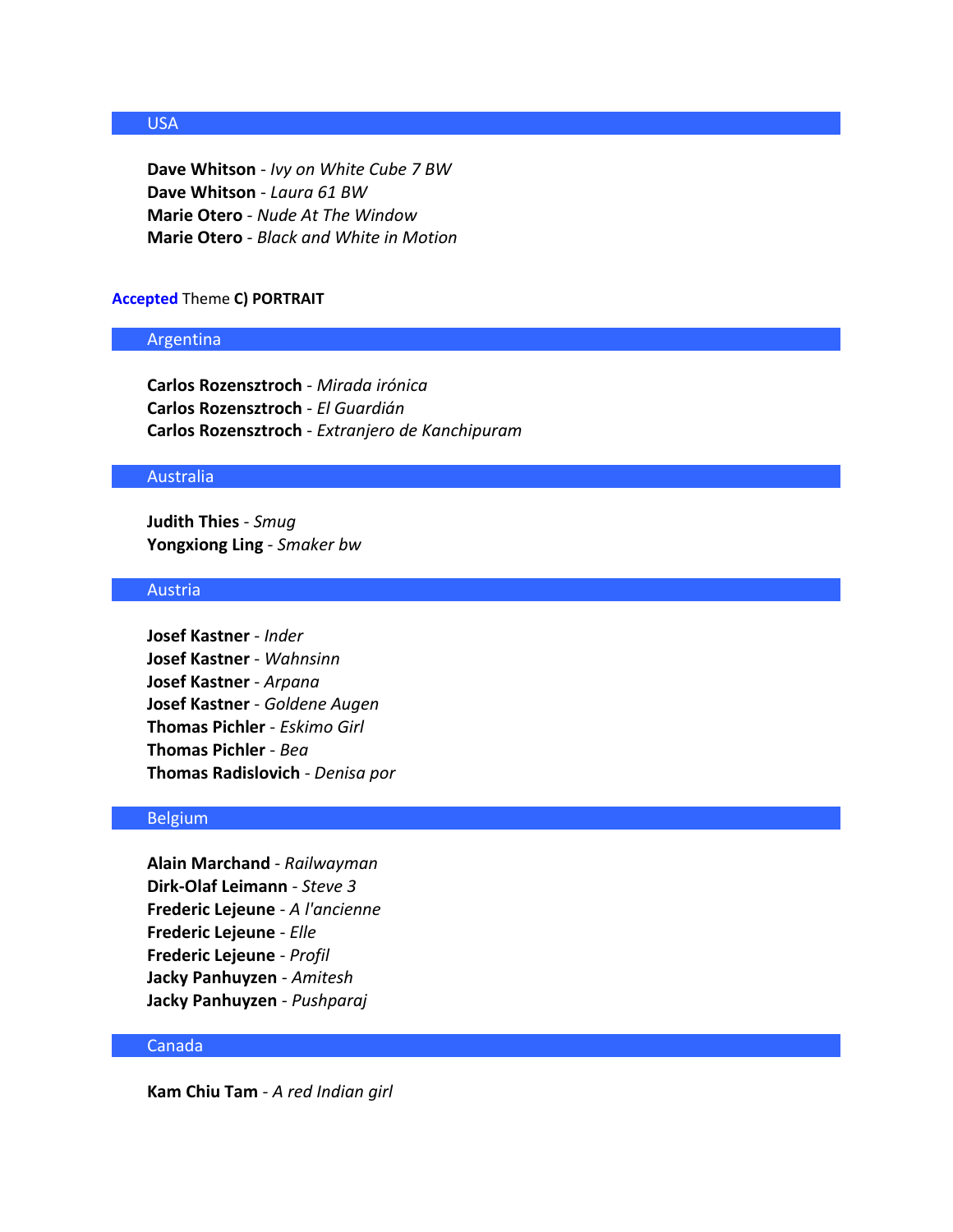# China

**Biran Zhao** - *lama* **HANJU ZHU** - *Flower in the mirror* **Hong Li** - *Child on Daliang mountain 13* **Hong Li** - *Yi man* **Jiaying Pan** - *the lady with apple* **Jiaying Pan** - *umbrella* **Jiaying Pan** - *flowers* **Mindong Dong** - *actor 1* **Ning Cai** - *Tibetan* **Peng Li** - *Two generations* **Peng Li** - *Childhood 12* **Wei Wang** - *In the memory* **Xiangui Zheng** - *curious* **Xiangui Zheng** - *portrait of the girl* **Xiangui Zheng** - *sweet little angel*

# Croatia

**Zoran Makarovic** - *Man from Bilye 3*

### Denmark

**Benny Rytter** - *Hans Jacob* **Benny Rytter** - *High Class 1501* **Benny Rytter** - *Hypnotica* **Benny Rytter** - *Blue blondes* **Bjarne Hyldgaard** - *Donald 6762MCT* **Bjarne Hyldgaard** - *Madeleine 4409MCT* **Bjarne Hyldgaard** - *Louisa 0919BBP* **Bjarne Hyldgaard** - *Line 6622CT* **Danne Johansen** - *Karolina V*

### England

**John Smith** - *Beamish Train Driver*

### Finland

**Jaana Ahola** - *James* **Jaana Ahola** - *Lady*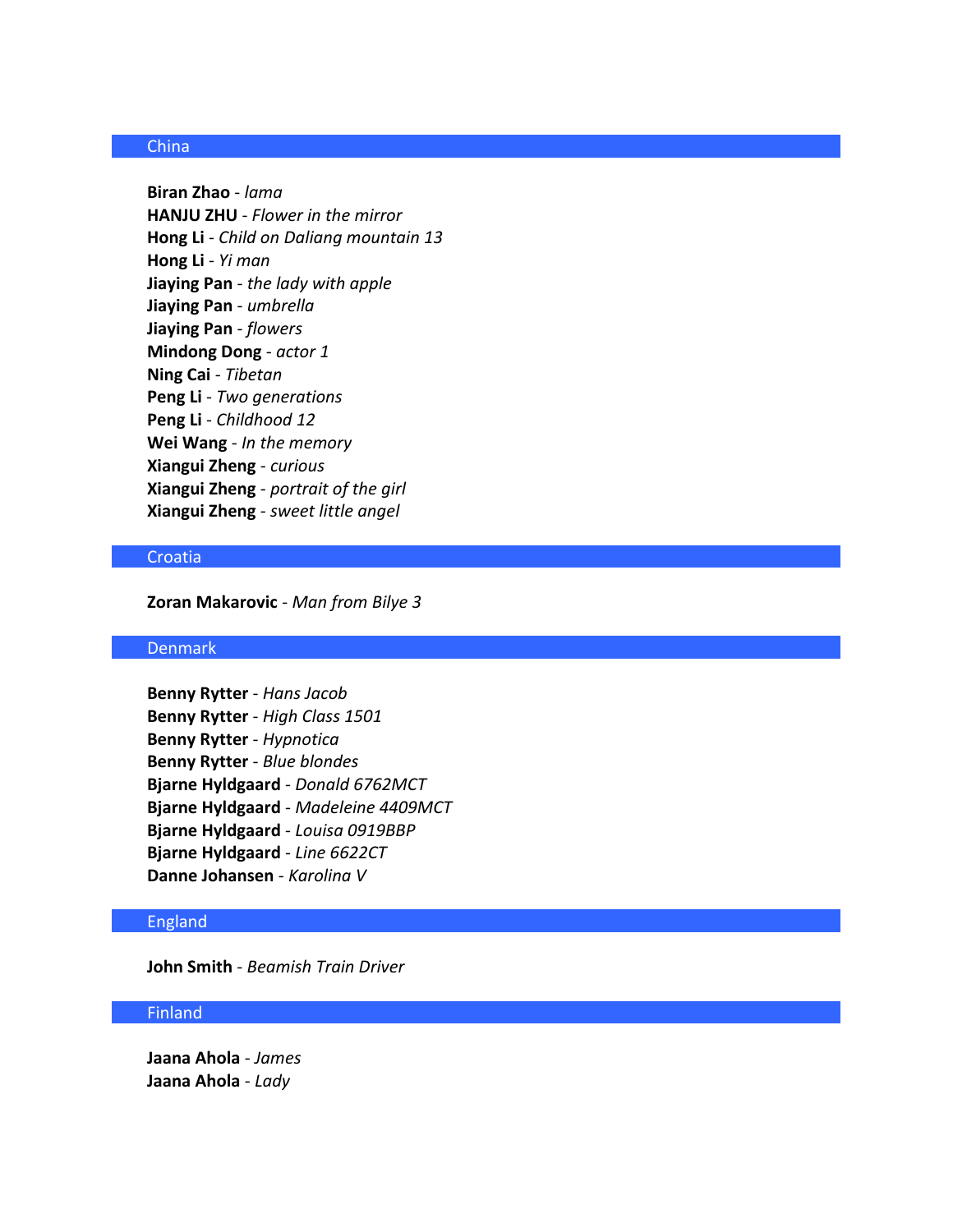### France

**zolger Olivier** - *Beauty 2011* **zolger Olivier** - *Manuela*

### **Germany**

**Burkhard Clemens** - *Man in Black 2* **Dirk Peschen** - *always happy* **Dirk Peschen** - *everything remind me* **Herdis Halvas-Nielsen** - *A nice boy* **Isolde Stein-Leibold** - *chalky* **Isolde Stein-Leibold** - *golden hour* **Isolde Stein-Leibold** - *Photographica* **Isolde Stein-Leibold** - *red rose* **JANUSZ MORAWSKI** - *Sabina* **Lothar Noth** - *Stiller Blick* **Wolfgang Schweden** - *Glamour* **Wolfgang Schweden** - *Dorka Portrait 1 BW*

### Hong Kong

**Tam Ming** - *Happy girl* **Tam Ming** - *Lady* **Victor Ngar Shun Wong** - *lady with silver hair*

### **Hungary**

**Gabriella Jerszi** - *Horse dealer* **Gyorgy C. Varnai** - *Svanye* **Istvan Kerekes** - *Yelena*

### India

**Debiprasad Mukherjee** - *Happiness* **Debiprasad Mukherjee** - *The TruckDriver* **Debiprasad Mukherjee** - *Woman of my country* **Kaushik Dolui** - *Holy man III* **Suniel Marathe** - *DELIGHTED* **Suniel Marathe** - *DESPODENT* **Suniel Marathe** - *OLD VISION* **Suniel Marathe** - *SHIVAJI 2* **Supriya Choudhury** - *In a Pensive Mood*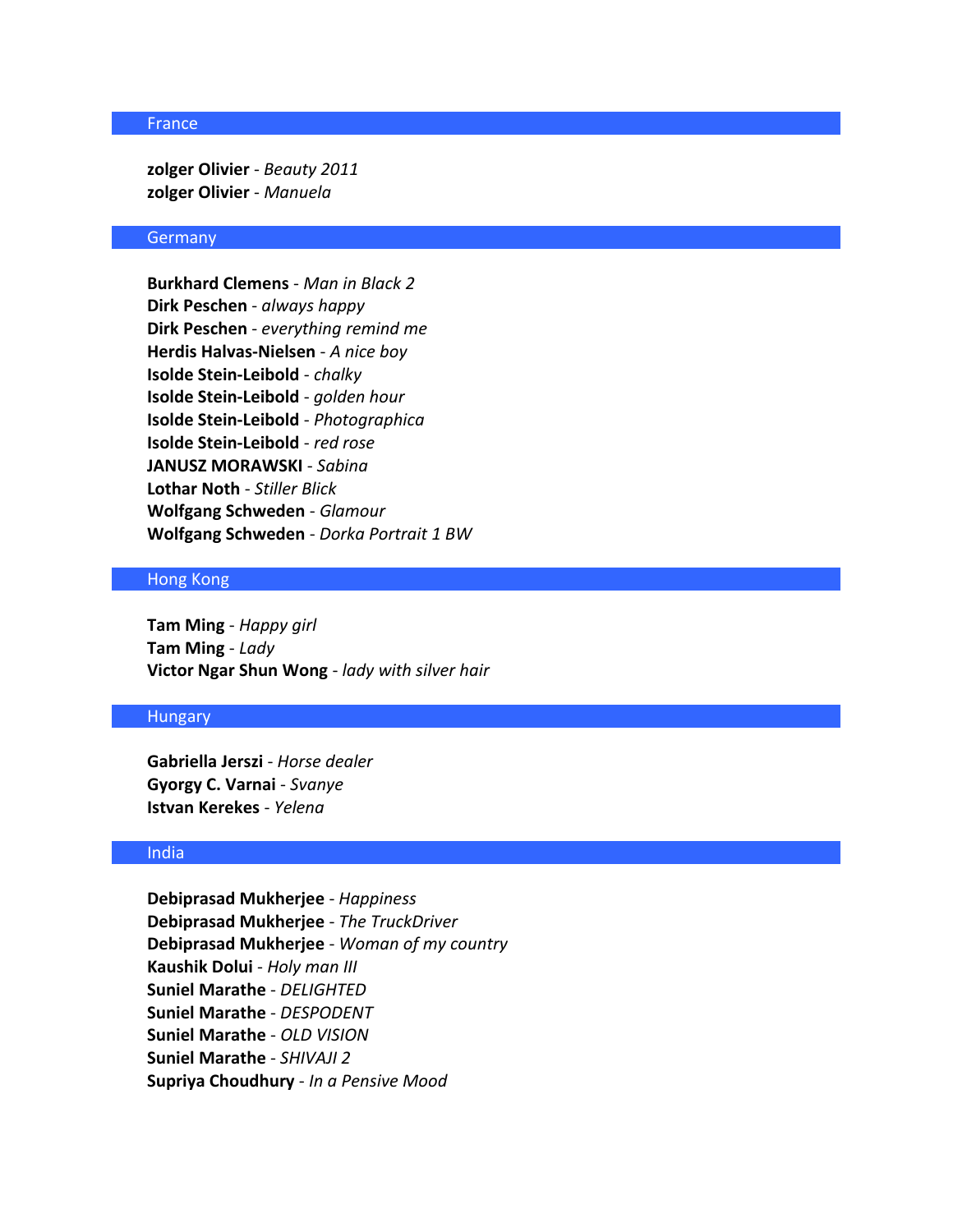### **Italy**

**Claudio Palermo** - *Valentina Olivia* **Edmondo Senatore** - *Maria* **Edmondo Senatore** - *An old lady* **Edmondo Senatore** - *Children of a Lesser God* **Marco Garabello** - *Navajo*

### Kuwait

**Anwar Ahmad** - *Young fire*

#### Latvia

**Andris Apsenieks** - *Mirror me* **Andris Apsenieks** - *Daughter of nature*

### Macau

**Chan Seng Tang** - *Kim 3* **Chan Seng Tang** - *Bobo 4* **Kai Lon Tang** - *Fire Angel* **Kai Lon Tang** - *Golden Sulin* **Kai Lon Tang** - *Raining Romance* **Kai Lon Tang** - *Geisha*

### **Netherlands**

**gilbert Bieshaar** - *zie mij* **Marcel van Balken** - *Headscarf* **Marcel van Balken** - *Praying*

#### **Norway**

**Atle Sveen** - *Victoria* **Atle Sveen** - *Ivory Flame by the window* **Atle Sveen** - *Julia with feathers* **Atle Sveen** - *Raphaella III* **Hakon Gronning** - *Seeds II* **Hakon Gronning** - *Staring girl* **Roy Gudem** - *Pensive Mood*

### Poland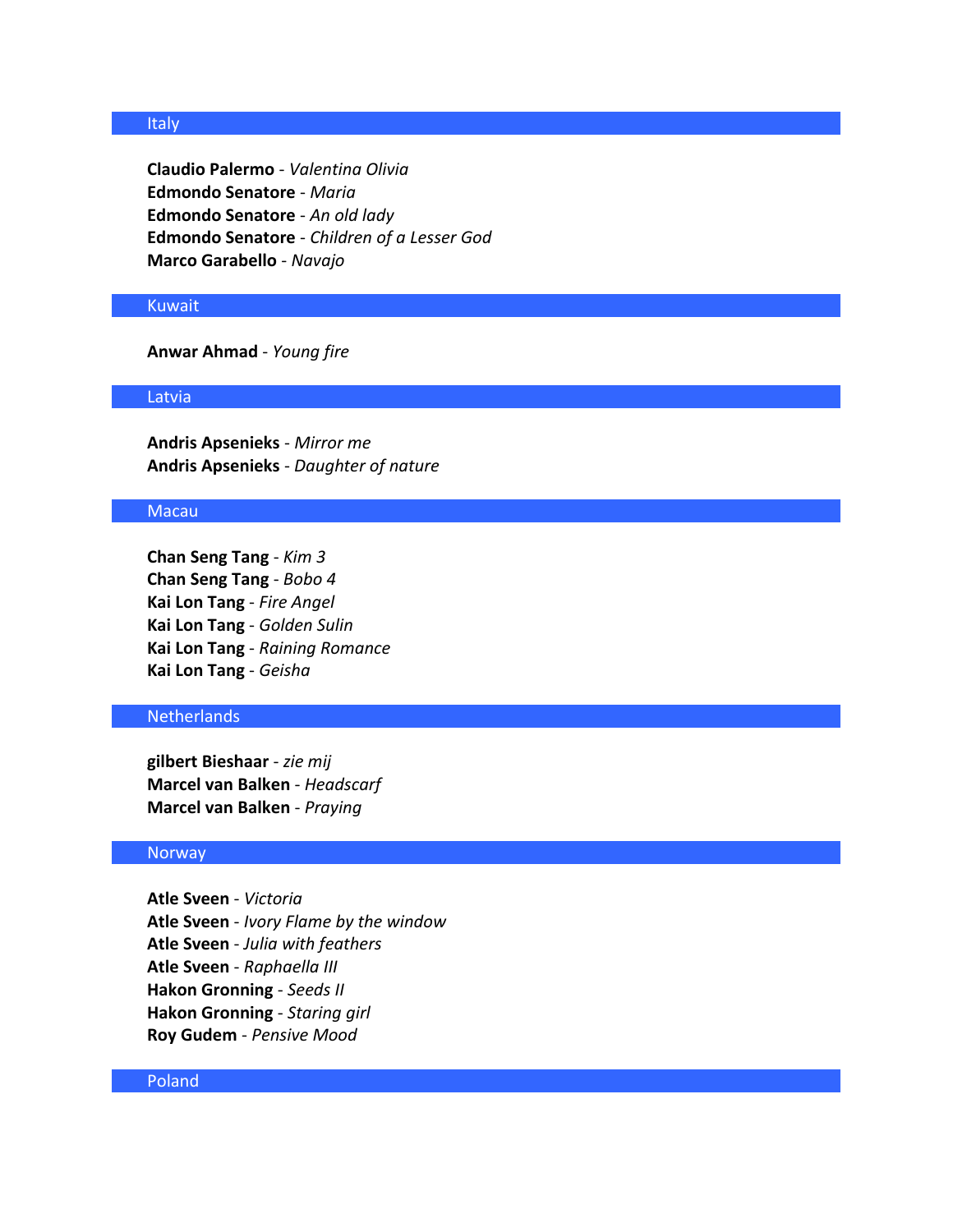# **Lukasz Gurdak** - *katrinn*

#### Portugal

**Joao Taborda** - *Little Violinist* **Joao Taborda** - *Moments of Love*

#### Qatar

**Abdulla AL-Mushaifri** - *Raja* **Abdulla AL-Mushaifri** - *Batan Face* **Abdulla AL-Mushaifri** - *Shakur*

### Republic of Ireland

**Ann Francis** - *The Look* **Beata Rosik** - *Soul* **David J. O'Hagan** - *Dublin Bay Fisherman* **Deirdre Murphy** - *AnnaRose* **Deirdre Murphy** - *Alli* **Morgan O'Neill** - *Bird watcher* **Morgan O'Neill** - *Pen pal* **Morgan O'Neill** - *Apple girl sleeps*

### Romania

**Istvan Magdo** - *Popeye* **Istvan Magdo** - *Curiosity* **Istvan Magdo** - *Innocence*

### Russian Federation

**Oleg Grachev** - *Orient 1* **Oleg Grachev** - *Anastasia* **Vitaliy Podgurchenko** - *Daura* **Vitaliy Podgurchenko** - *Eva* **Vladimir Dyadkov** - *Together* **Vladimir Dyadkov** - *Wanderer* **Vladimir Dyadkov** - *Awkward age* **Vladimir Dyadkov** - *Before going on stage* **Yury Pustovoy** - *Painting of Surma tribe, Ethiopia* **Yury Pustovoy** - *Surma tribe, Ethiopia.*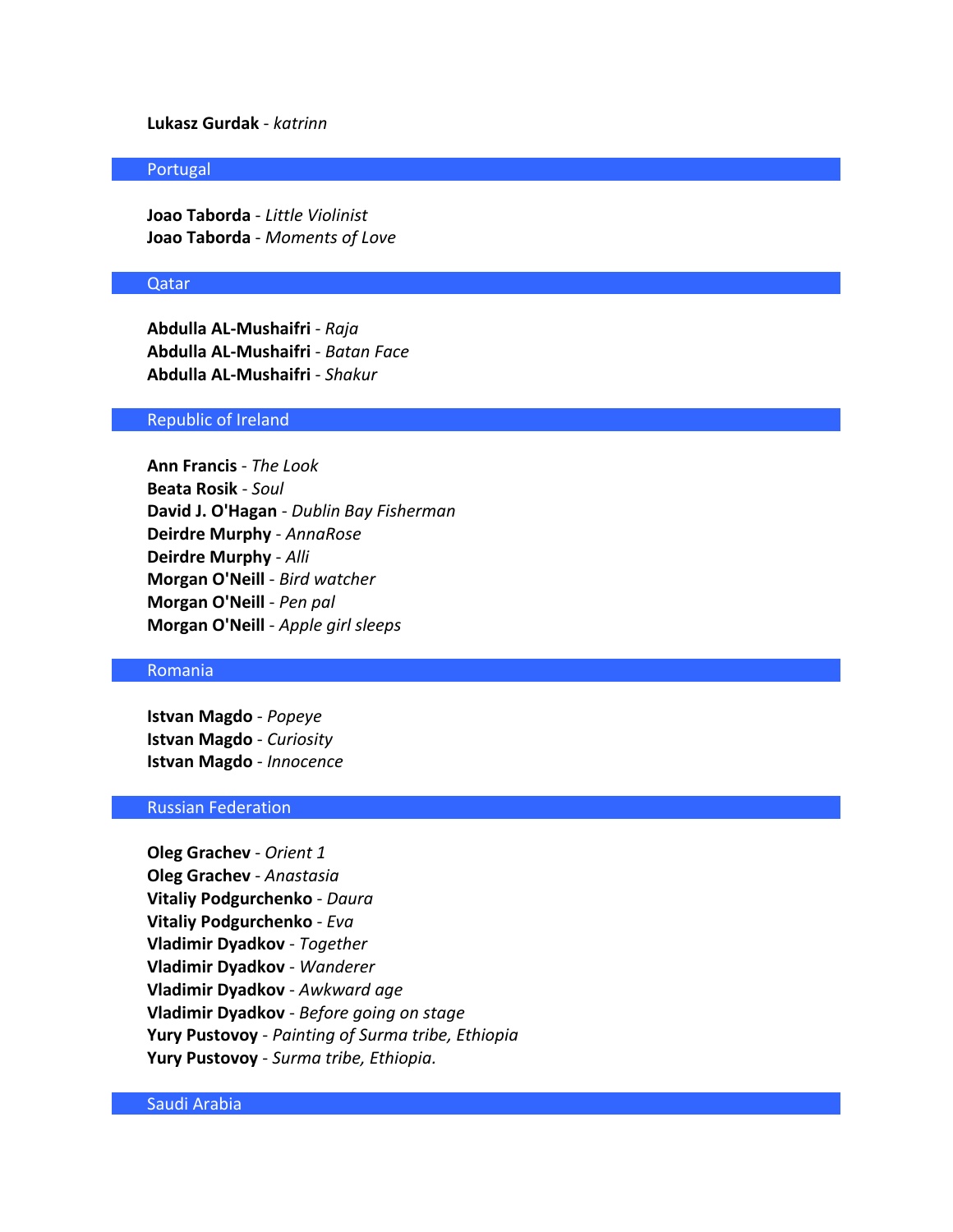**Jassim Ali Al-Mulla** - *Moshkar Mar 2* **Jassim Ali Al-Mulla** - *MBoshkhar Man Gold* **Jassim Ali Al-Mulla** - *Boshkar Man* **Khalid aljmman** - *Refraction* **Khalid aljmman** - *Tang River* **Khalid aljmman** - *My shadowjpg*

### **Scotland**

**Terry Railley** - *Mood* **Terry Railley** - *Diagonal* **Terry Railley** - *Watching* **Terry Railley** - *Expectation* **William McCance** - *Mostly Red*

### Singapore

**Giap Chiu Teo** - *Teo Eng Wen In Gold* **Giap Chiu Teo** - *Beatrice Eng Eng In Black* **Giap Chiu Teo** - *Faith Tan Lin Kim In Black* **GOH WEE SENG** - *Olivia1*

### Slovenia

**Igor Debevec** - *Iceland girl* **Igor Debevec** - *Pandora box* **Matej Rukavina** - *Evening blues*

### Spain

**Margaret Watson** - *Spanish Senorita*

### Sweden

**Camilla Ekendal** - *hurt* **Camilla Ekendal** - *please* **Goran Garberg** - *Alf M*

### **Switzerland**

**Martin Zurmuehle** - *Portrait of Anuschka II*

#### **Turkey**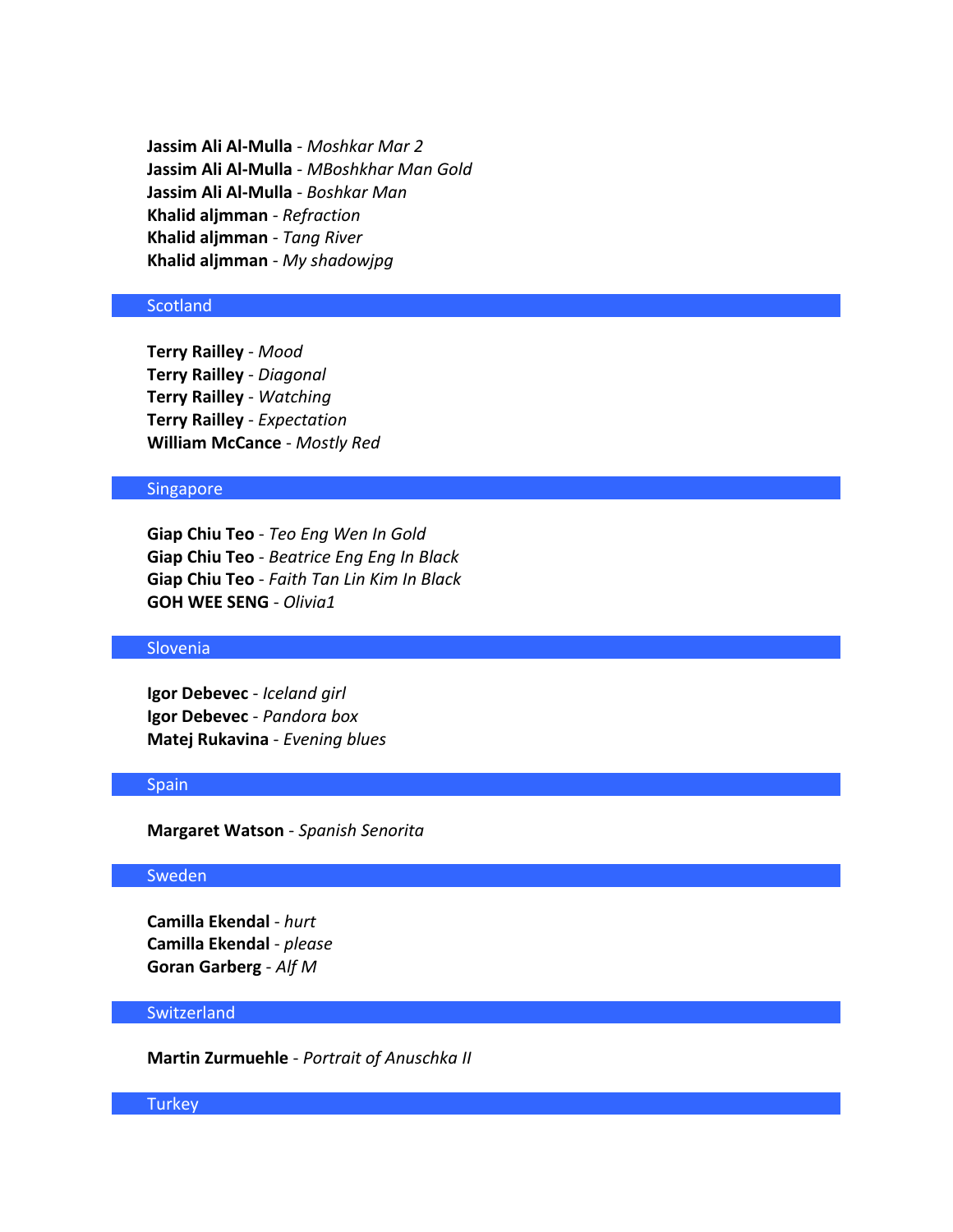### **FATMA AYDIN** - *Signature*

#### United Kingdom

**Barbara Jenkin** - *So Demure* **Barbara Jenkin** - *Topper Style* **Janet Haines** - *Raindance* **Janet Haines** - *Diva* **John McNairn** - *A Red Diaz* **John McNairn** - *Flames in Lace* **John McNairn** - *Just Bink* **John McNairn** - *Raven* **Keith Elgin** - *Intense* **Keith Elgin** - *Tinkerbella* **Keith Elgin** - *Red Velvet* **Philip Tapp** - *Happy* **Tony Potter** - *Novice* **Valerie Duncan** - *Sneer mono* **Valerie Duncan** - *The Smoker mono* **Valerie Duncan** - *Portrait of Maja* **Valerie Duncan** - *Young Miao Girl in Silver mono* **Will Stead** - *Jenny O* **Will Stead** - *Janette Gazing*

### USA

**Larry Cowles** - *Basil Gentleman* **Larry Cowles** - *Miss Bc and the Blue Ring* **Larry Cowles** - *Lovely Nathalie Blonde in Black* **Marie Otero** - *Nefertiti Dream* **Marie Otero** - *Veiled Black* **Marie Otero** - *Mud* **Marie Otero** - *Blonde*

#### Vietnam

**Nguyen Vu Phuoc** - *madman 1* **Nguyen Vu Phuoc** - *Blue eyes girl Champa* **Nguyen Vu Phuoc** - *Little girl and cat*

### **Accepted** Theme **D) LIFE**

Argentina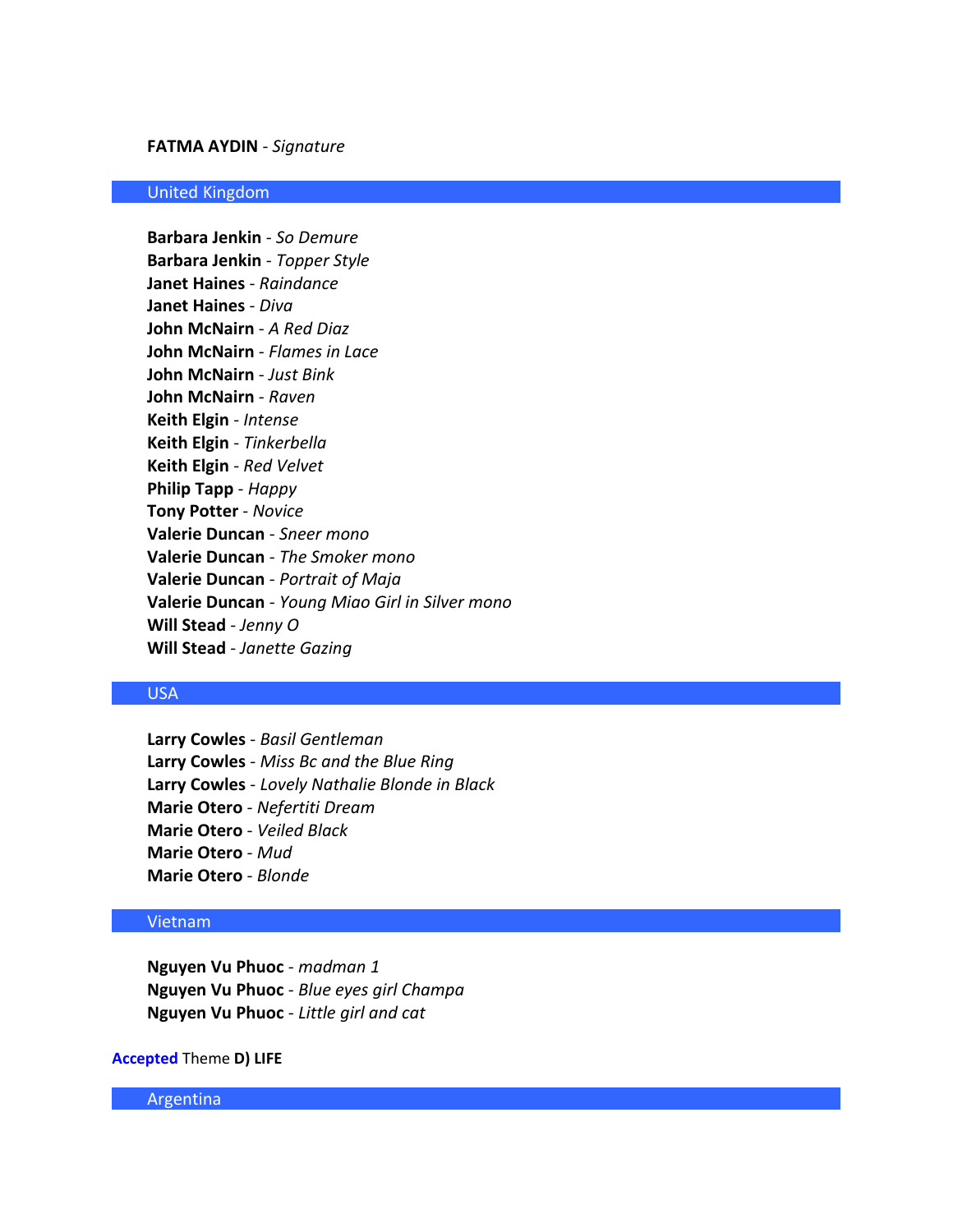### **Carlos Rozensztroch** - *Con mamá y papá II*

### Australia

**Jeffrey Venning** - *Wrong Way* **Kien Long Khuu** - *Monkey and Boy* **Kien Long Khuu** - *Bull Cart* **Kien Long Khuu** - *Working In Farm* **Linda KY Wei** - *Night Pray* **Linda KY Wei** - *My Favour Colours5* **Linda KY Wei** - *Quiet Day1* **Sue Slater** - *Eye on the Ball* **Yongxiong Ling** - *Disabled car race bw* **Yongxiong Ling** - *Woman 1* **Yongxiong Ling** - *Surfing open 2*

#### Austria

**Albert Peer** - *The Kiss* **Albert Peer** - *Waterski* **Josef Kastner** - *Bambusfloesserinnen* **Josef Kastner** - *Inlefischer* **Josef Kastner** - *prayer* **Manfred Pillik** - *Sonnenanbeter* **Manfred Pillik** - *Helfer*

#### Belgium

**Dirk-Olaf Leimann** - *Karussel* **Jacky Panhuyzen** - *Reader on Ganga River* **Jacky Panhuyzen** - *Thums Up* **Jacky Panhuyzen** - *Woman With Donkey* **Stephane Mellaerts** - *La belle epoque* **Stephane Mellaerts** - *No more war* **Stephane Mellaerts** - *Seuls au monde* **Stephane Mellaerts** - *Vieille usine*

### Canada

**Kam Chiu Tam** - *Utmost effort* **Kam Chiu Tam** - *Welland full speed* **Kam Chiu Tam** - *Ropping the steer*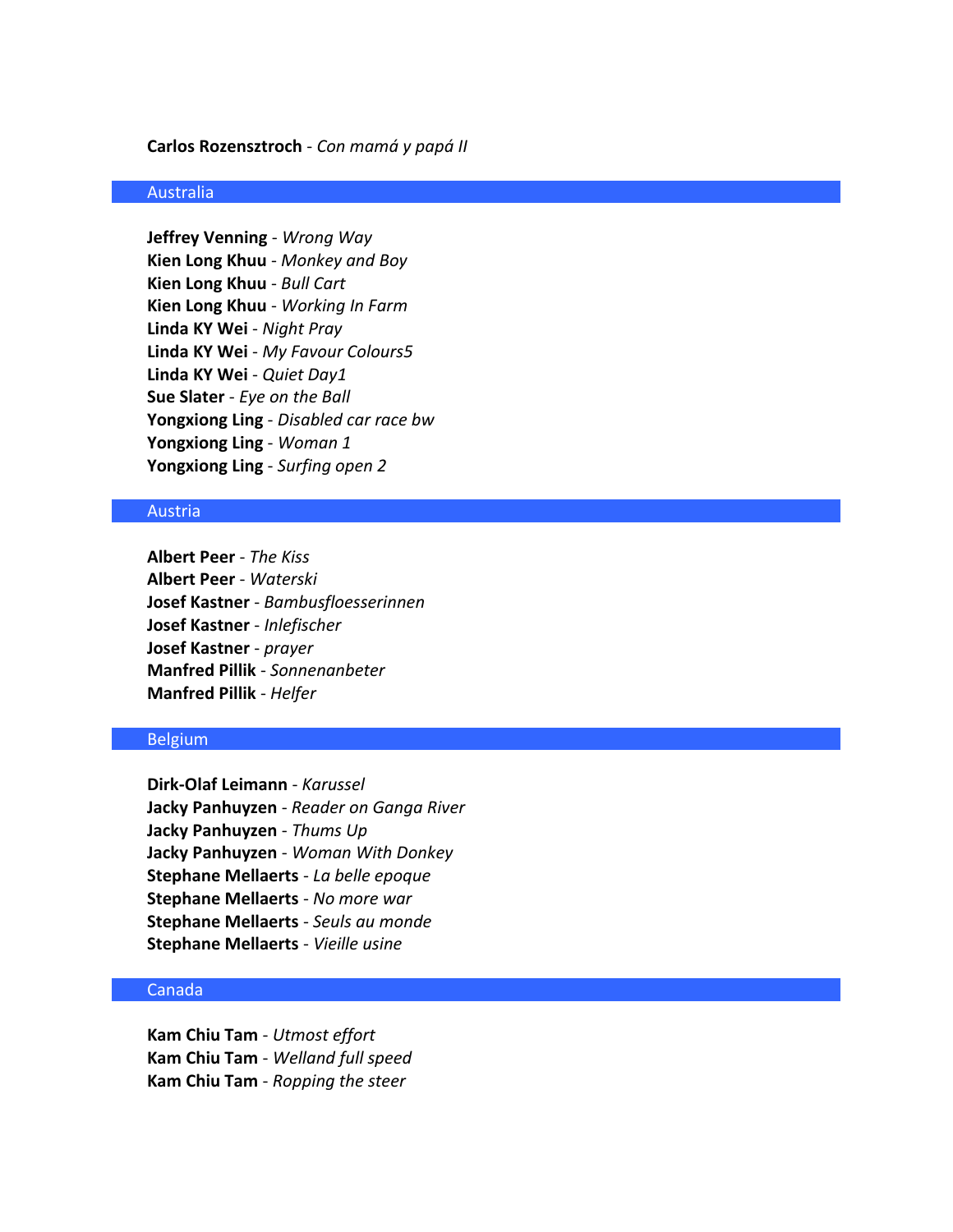### China

**ALEXANDRINO LEI AIROSA** - *A Leisure morning* **ALEXANDRINO LEI AIROSA** - *Fish catching* **ALEXANDRINO LEI AIROSA** - *Listen to me* **Biran Zhao** - *old woman* **Biran Zhao** - *pilgrimage* **Biran Zhao** - *Sleigh Riding* **Dongsheng Ge** - *working with baby* **Dongsheng Ge** - *enjoy the show* **Fangru Wei** - *cast a net* **Fangru Wei** - *Morning* **Fangru Wei** - *Picking krills* **Hong Li** - *Liangshan people2* **Hong Li** - *An old Yi woman2* **Jinghui Chen** - *SUNSET NO4* **Ning Cai** - *fishing in the morning* **Peng Li** - *A Pious Kid* **Peng Li** - *CooKing* **Peng Li** - *In the Market 2* **Wei Wang** - *Pole Dance* **Weiqiu Lin** - *Childhood memories* **Weiqiu Lin** - *fishing in the fog* **Xiaomei Xu** - *New focus* **Xinxin Chen** - *Orthodox Jews 1* **Xinxin Chen** - *Pottery Workshop2* **Yongan Gan** - *The art of tea-making*

# **Cyprus**

**Andreas L Andreou** - *Happy life* **Nilgun Ortas** - *Nostalgic*

### Czech Republic

**Michal Blazek** - *Waiting for a train*

### Denmark

**Bjarne Hyldgaard** - *Shepherd 0040CT* **Bjarne Hyldgaard** - *Friends 0139CT* **Bjarne Hyldgaard** - *Pigs handler 0065BBP* **Bjarne Hyldgaard** - *Old woman 0340CT* **Danne Johansen** - *Making shadows*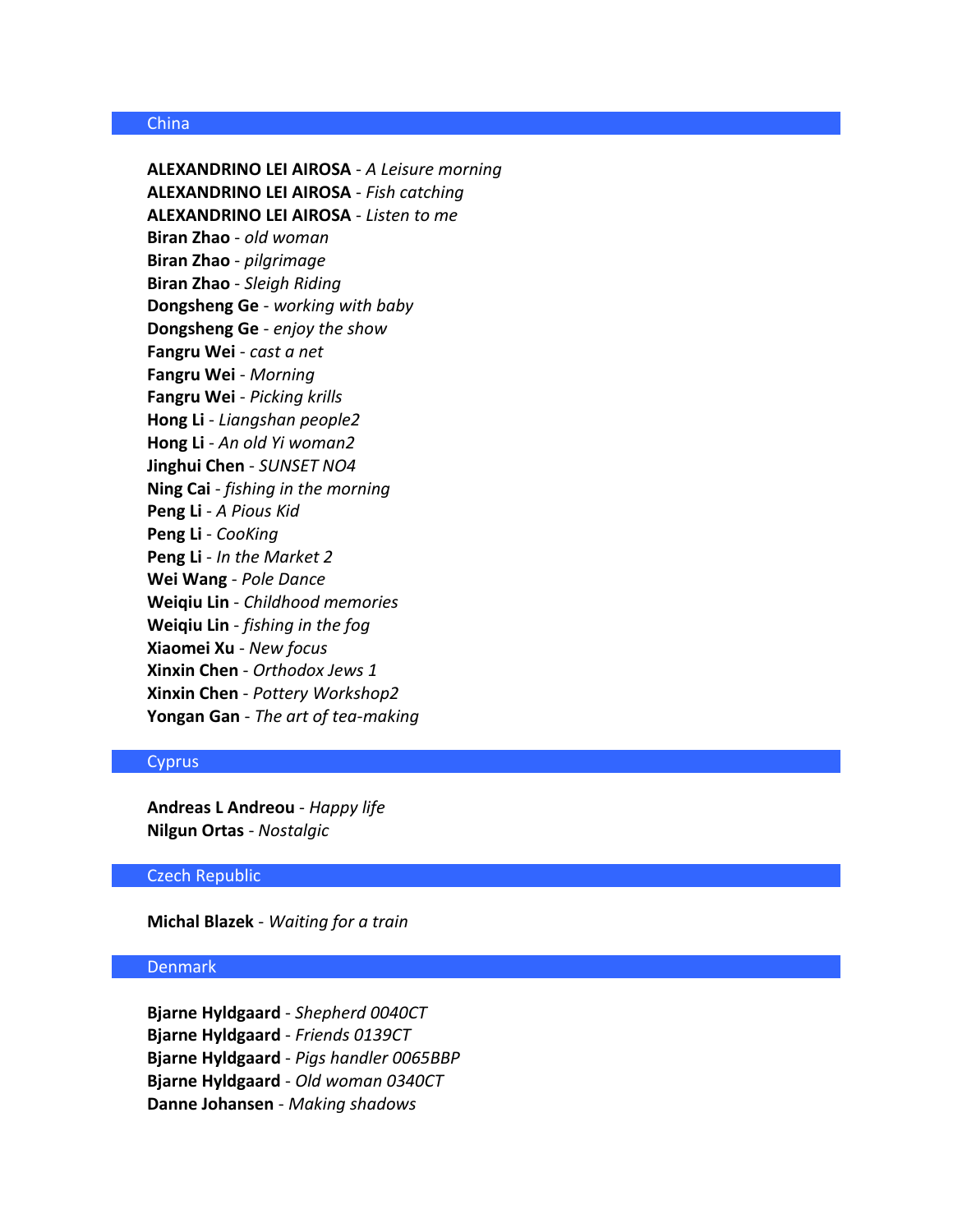# England

# **John Smith** - *Come on boy*

#### Finland

**Kauko Keranen** - *where are we going* **Kauko Keranen** - *master* **Pertti Ylinen** - *Tango on the Snow*

### **France**

**zolger Olivier** - *Malgache*

### **Germany**

**Herdis Halvas-Nielsen** - *Hard work* **Isolde Stein-Leibold** - *zeitlos* **JANUSZ MORAWSKI** - *Along The Lines* **Klaus Strehlke** - *Movement* **Klaus Strehlke** - *Trapez* **Wolfgang Schweden** - *Showtime No Nine BW*

### **Greece**

### **NESTOR FANOS** - *working*

# Hong Kong

**Shiu Gun Wong** - *Cowboys with their Horses* **Shiu Gun Wong** - *Salt Field Workers*

#### Hungary

**Gabriella Jerszi** - *Long road* **Istvan Kerekes** - *Made in Harghita* **Istvan Kerekes** - *Playground in Balkan*

### India

**Debiprasad Mukherjee** - *My Work My Life* **Debiprasad Mukherjee** - *My Workplace* **Debiprasad Mukherjee** - *My Workstation*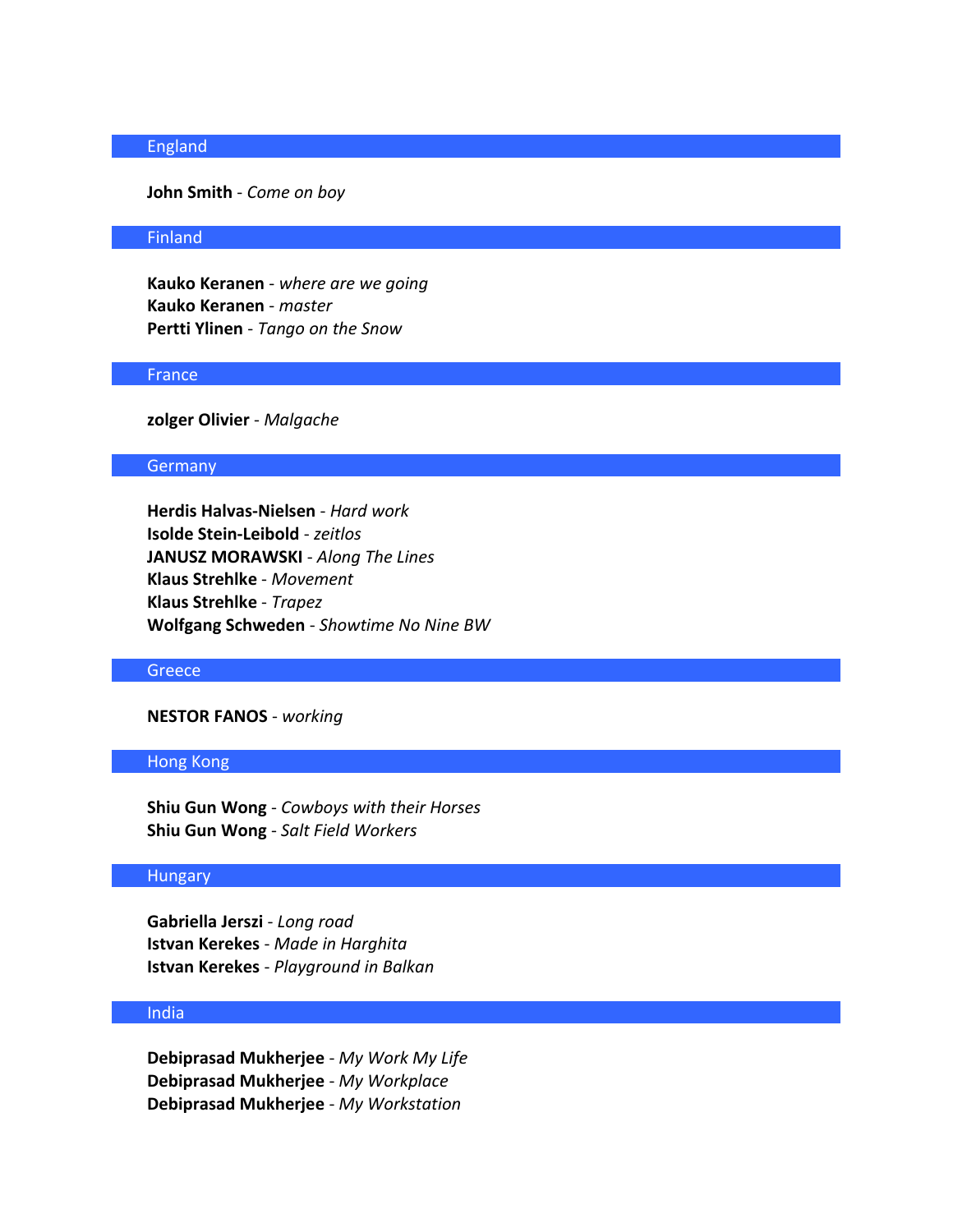**Kaushik Dolui** - *Life vs Graffiti* **Suniel Marathe** - *LADAKHI WOMAN 2* **Suniel Marathe** - *BONDED TOGETHER* **Suniel Marathe** - *CLOSED LIFE*

#### Italy

**Marco Garabello** - *El Carnicero*

### Kuwait

**Anwar Ahmad** - *defeating sadness*

### Macau

**Chan Seng Tang** - *White Water Rafting* **Chan Seng Tang** - *Swing Couple 3* **Chan Seng Tang** - *Opera Makup 3* **Kai Lon Tang** - *Decisive Touchdown 2* **Kai Lon Tang** - *Pass from Scrum*

### Netherlands

**Marcel van Balken** - *Passage* **Marcel van Balken** - *Repair* **Marcel van Balken** - *Old nap* **Marcel van Balken** - *Cotton candy*

# Northern Ireland

**judy boyle** - *gyspy baby in cart* **judy boyle** - *roma goat lady* **judy boyle** - *the two goats*

#### **Norway**

**Atle Sveen** - *Burned rubber and newlyweds* **Atle Sveen** - *Kisses* **Atle Sveen** - *Linea on zipline* **Hakon Gronning** - *When morning comes*

### Poland

**Piotr Sygnarowicz** - *in the field 3*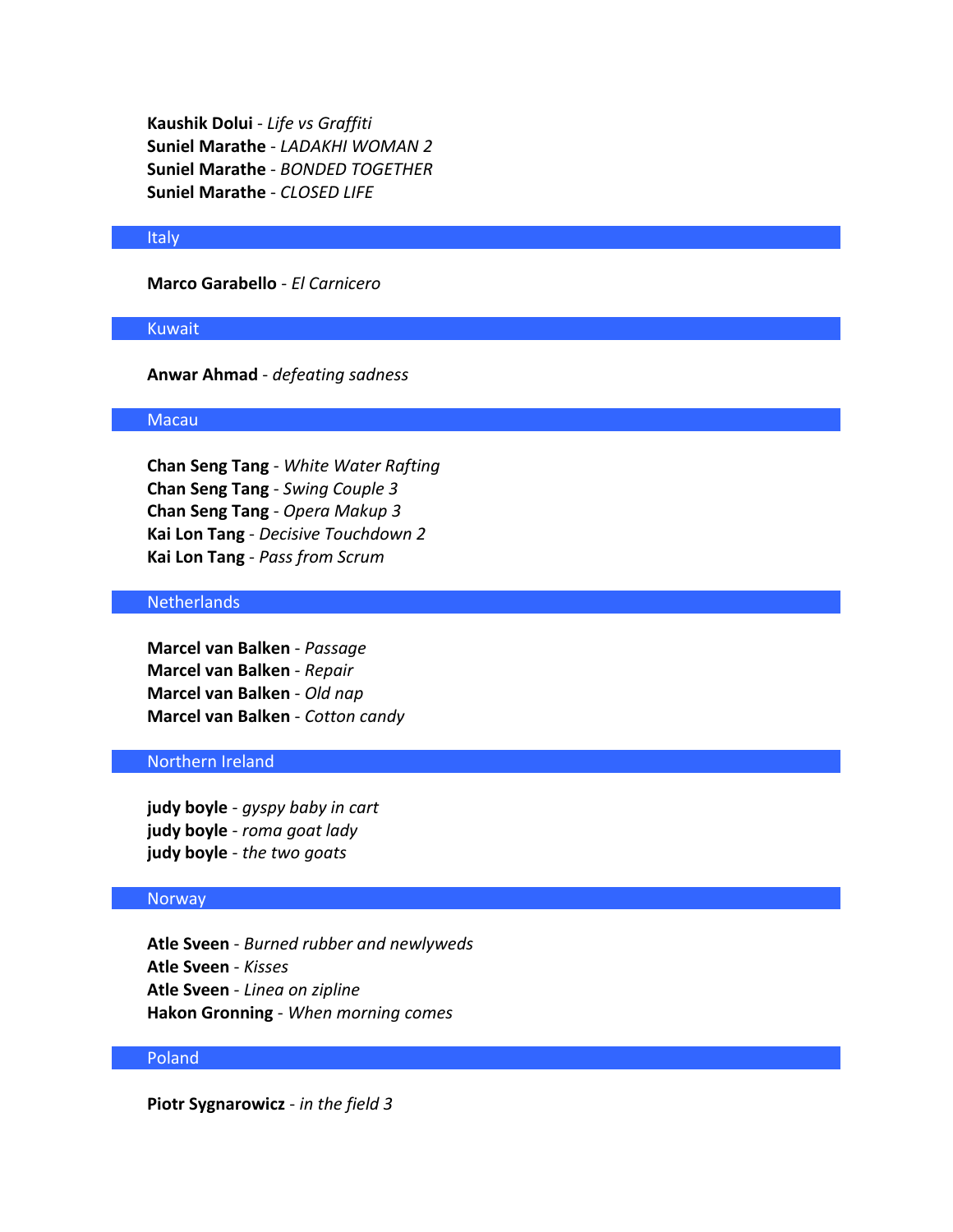### **Piotr Sygnarowicz** - *gelateria*

### Portugal

**Joao Taborda** - *The Portuguese Lovers*

### Qatar

**Abdulla AL-Mushaifri** - *Stick Fishers* **Abdulla AL-Mushaifri** - *Feeling* **Ahmed Mohamed Hassan** - *Visitors Shadows*

#### Republic of Ireland

**Ann Francis** - *Woman with kettle* **Ann Francis** - *My fighting cock* **Ann Francis** - *Woman outside meat shop* **David J. O'Hagan** - *Calais* **David J. O'Hagan** - *Calypso Morning, Dublin* **Morgan O'Neill** - *Contrast*

### Russian Federation

**Dmitry Chastikov** - *Look back* **Dmitry Chastikov** - *Veteran granny with her dog* **Oleg Grachev** - *In the foam 2* **Oleg Grachev** - *In the foam* **Vladimir Dyadkov** - *Clipped branches* **Vladimir Dyadkov** - *Rural postman* **Vladimir Dyadkov** - *The Road In The Fog* **Vladimir Dyadkov** - *Walk in the fog* **Yury Pustovoy** - *Morning Prayer, Tibet* **Yury Pustovoy** - *The girl from Kashmir* **Yury Pustovoy** - *Children of Buddha, Myanmar*

### **Scotland**

**Eion Johnston** - *Sail away* **Terry Railley** - *Chatting* **Terry Railley** - *Flower Girl* **Terry Railley** - *Concentration*

### Serbia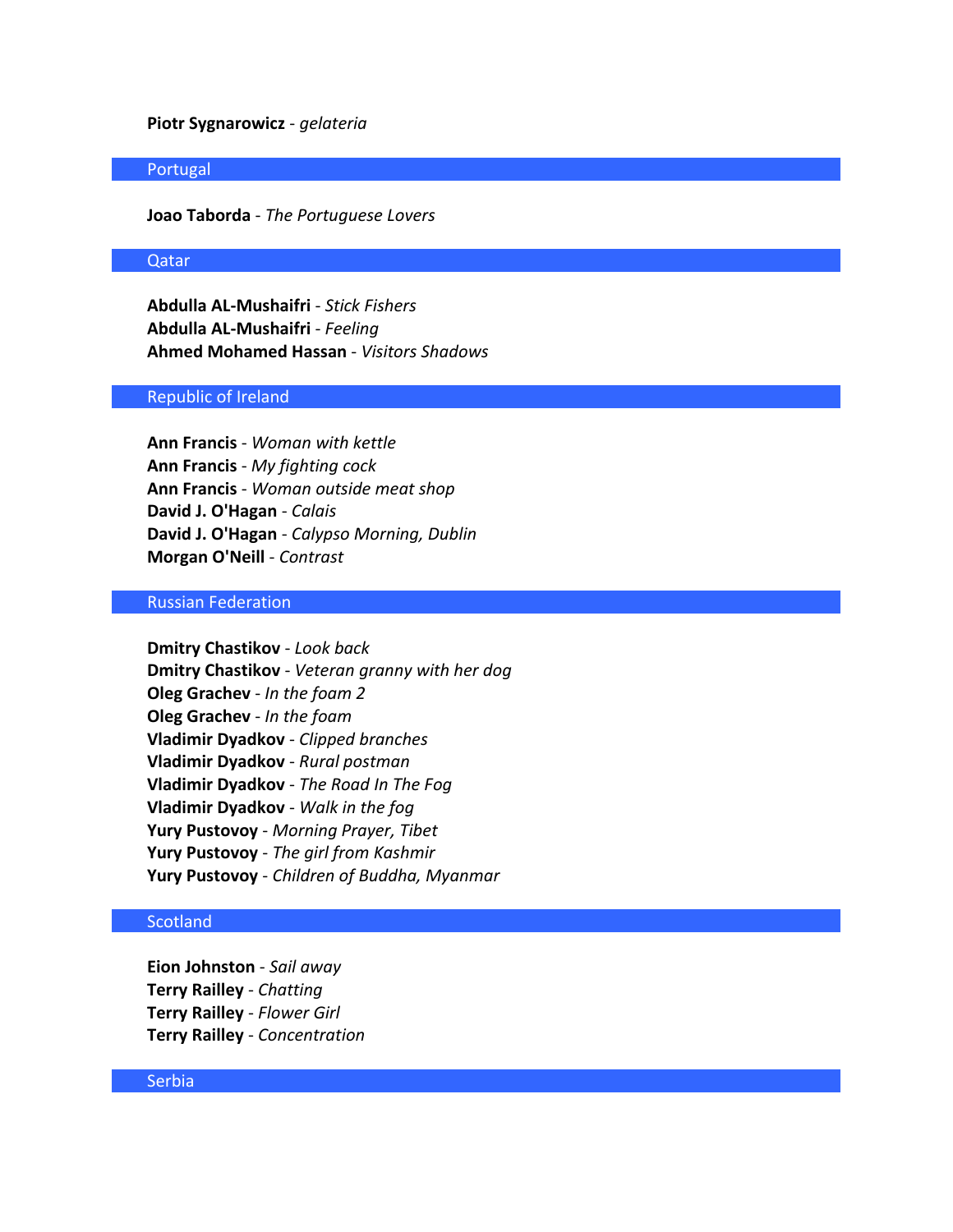**Edo Iglic** - *Pause 1* **Edo Iglic** - *Rest after the race*

### Singapore

**Giap Chiu Teo** - *My God* **Giap Chiu Teo** - *Amy Tan Home* **GOH WEE SENG** - *heartshape* **Zee Kek HENG** - *Porter M*

# Slovenia

**Igor Debevec** - *Happy hour* **Igor Debevec** - *Seller II* **Igor Debevec** - *Desert raiders* **Igor Debevec** - *Family*

### South Korea

**Jong Il Lee** - *Fish Market*

**Spain** 

**Javier Munoz Tubet** - *Carter*

### Sweden

**Camilla Ekendal** - *everyday news* **Jan-Thomas Stake** - *Pregnant behind the window* **Jan-Thomas Stake** - *Soon we will meet*

# **Switzerland**

**Martin Zurmuehle** - *Perl Diver*

# **Turkey**

**FATMA AYDIN** - *hard life* **FATMA AYDIN** - *little tomato* **OZHAN OZDE** - *windows*

### United Kingdom

**Janet Haines** - *Street Seen*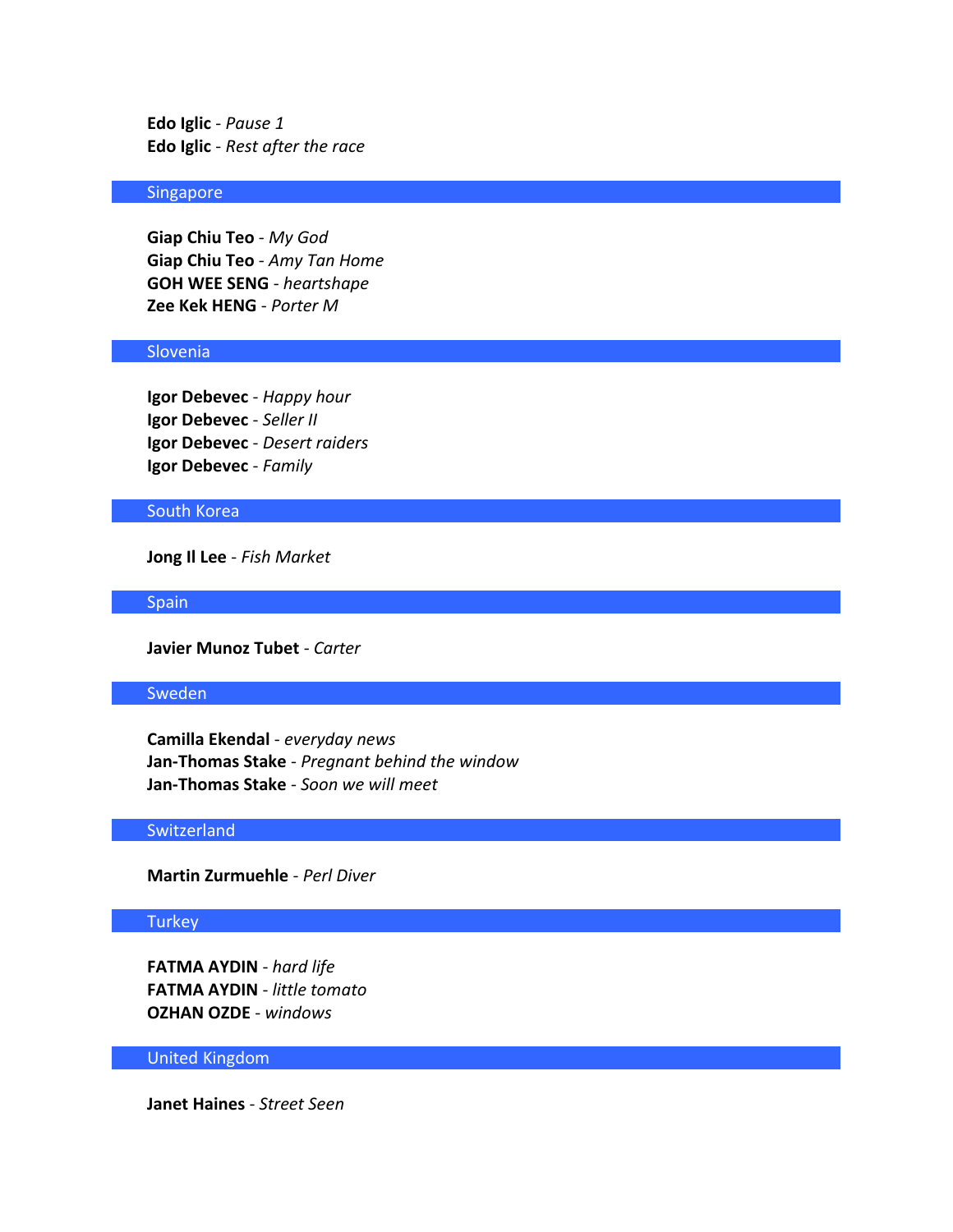**Keith Elgin** - *Swan Dive* **Keith Elgin** - *First Base* **Tony Potter** - *Free Food*

### USA

**Lingyun Mao** - *Tokyo Office at Night* **Marie Otero** - *The Quiet Life* **Marie Otero** - *Paris In The Rain* **Marie Otero** - *Rodeo Life 2* **Mohammad Ali Salim** - *Paddy Drying* **Tuan Tran** - *Women at Holi DC A02* **Tuan Tran** - *Women at Holi DC A16*

### Vietnam

**DUY TUONG NGUYEN** - *Thu hoah* **DUY TUONG NGUYEN** - *Catch fish 9* **DUY TUONG NGUYEN** - *Learning to play Cong Chieng* **HUYNH TAN THANG** - *SAY GAO No6* **LE HUU NGHIA** - *On the Plains Tea* **LE HUU NGHIA** - *Builder boats* **Nguyen Vu Phuoc** - *The happiness forever* **Nguyen Vu Phuoc** - *Dancing on river*

### **Accepted** Theme **E) OPEN COLOR**

#### Argentina

**Carlos Rozensztroch** - *El Guardián del Templo*

### Australia

**Jeffrey Venning** - *Spencer Gulf Shoreline* **Kien Long Khuu** - *Battling* **Kien Long Khuu** - *Downhill* **Yongxiong Ling** - *Surfing open n* **Yongxiong Ling** - *Sails 2*

### Austria

**Albert Peer** - *Oia before sunset* **Albert Peer** - *American eagle* **Albert Peer** - *Fennek*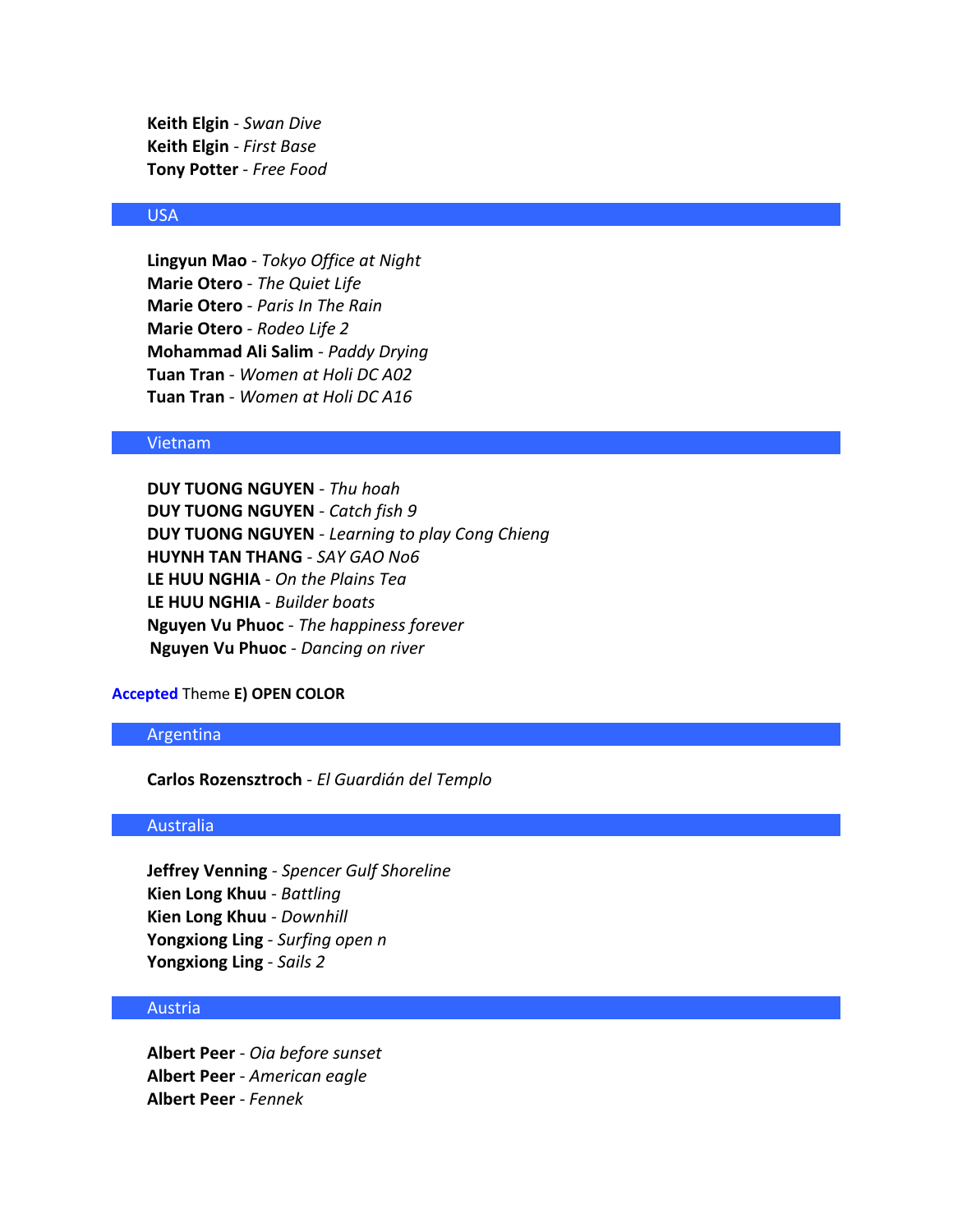**Josef Kastner** - *Weg zum Taj mahal* **Josef Kastner** - *Dynamic* **Josef Kastner** - *Tor zum Taj Mahal* **Manfred Pillik** - *Kopfüber* **Thomas Radislovich** - *better half* **Thomas Radislovich** - *gut behuetet*

### Belgium

**Dirk-Olaf Leimann** - *time goes* **Dirk-Olaf Leimann** - *6 glasses* **Dirk-Olaf Leimann** - *fork and spoon* **Frederic Lejeune** - *Avancee* **Frederic Lejeune** - *Orchi* **Jacky Panhuyzen** - *Dauwdrops* **Jacky Panhuyzen** - *Face to Face* **Jacky Panhuyzen** - *Look at me* **Jacky Panhuyzen** - *Op een gele bloem*

# Canada

**Phillip Kwan** - *Violet Sabrewing*

#### China

**ALEXANDRINO LEI AIROSA** - *looking for my horse* **ALEXANDRINO LEI AIROSA** - *The jungle Sniper* **ALEXANDRINO LEI AIROSA** - *The Mask* **Chen Deng** - *the river in the morning* **HANJU ZHU** - *Gently back* **HANJU ZHU** - *Graceful body* **HANJU ZHU** - *a faint smile* **Hong Li** - *Village Class* **Hong Li** - *Grandpas love* **Hong Li** - *Mother and son* **Hong Li** - *Village barbershop* **Jiaying Pan** - *tearing* **Jiaying Pan** - *the beauty under sunset* **Jiaying Pan** - *the night in Lijiang* **Jinghui Chen** - *UNDER THE STARRY SKY NO1* **Jinghui Chen** - *DUSK* **Jinghui Chen** - *SUNSET NO1* **Mindong Dong** - *Galaxy* **Minglei Nong** - *dreamland*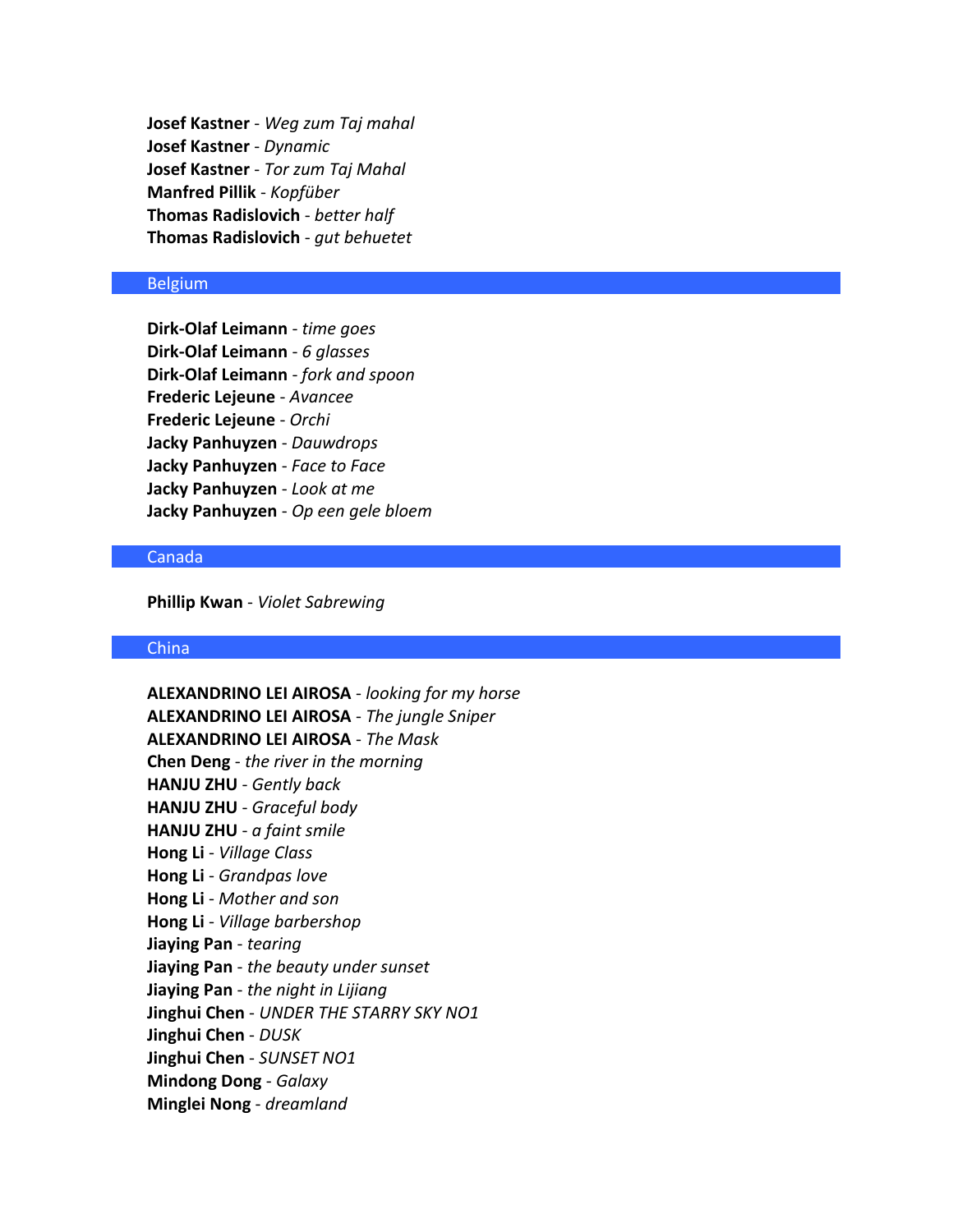**Minglei Nong** - *playing with reflection* **Minglei Nong** - *whip the tops* **Ning Cai** - *Terrace in autumn* **Ning Cai** - *Depopulated zone and reservation park* **Ning Cai** - *fishing* **Ning Cai** - *golden temple* **Peng Li** - *Back* **Peng Li** - *Holy Worship 7* **Peng Li** - *Simple Hotel* **Peng Li** - *Yi Wrangler* **Shenghua Yang** - *Harvest* **Shenghua Yang** - *Running* **Weiqiu Lin** - *Ballet Swan Lake* **Xiangui Zheng** - *the boy* **Xiangui Zheng** - *trumpet* **Xiangui Zheng** - *smiling boy* **Xiangui Zheng** - *sweet little angels* **Xiaomei Xu** - *Aurora chasing* **Xiaomei Xu** - *Another amazing space* **Xinxin Chen** - *grabing sheep race 6* **Yongan Gan** - *Fishing song* **Yongan Gan** - *Common sunshine* **Yongan Gan** - *Love in the setting sun* **Yongan Gan** - *Rainbow* **Yongan Gan** - *Sunset Love* **Yongen Chen** - *Ducks in theterrace*

# Denmark

**Benny Rytter** - *Lost it* **Bjarne Hyldgaard** - *Mille in front of hangar 2673CBB* **Bjarne Hyldgaard** - *Soul scars 2955CBB*

### England

**John Smith** - *Clown look* **John Smith** - *Age of steam*

### Finland

**Maija Partanen** - *Swing*

### France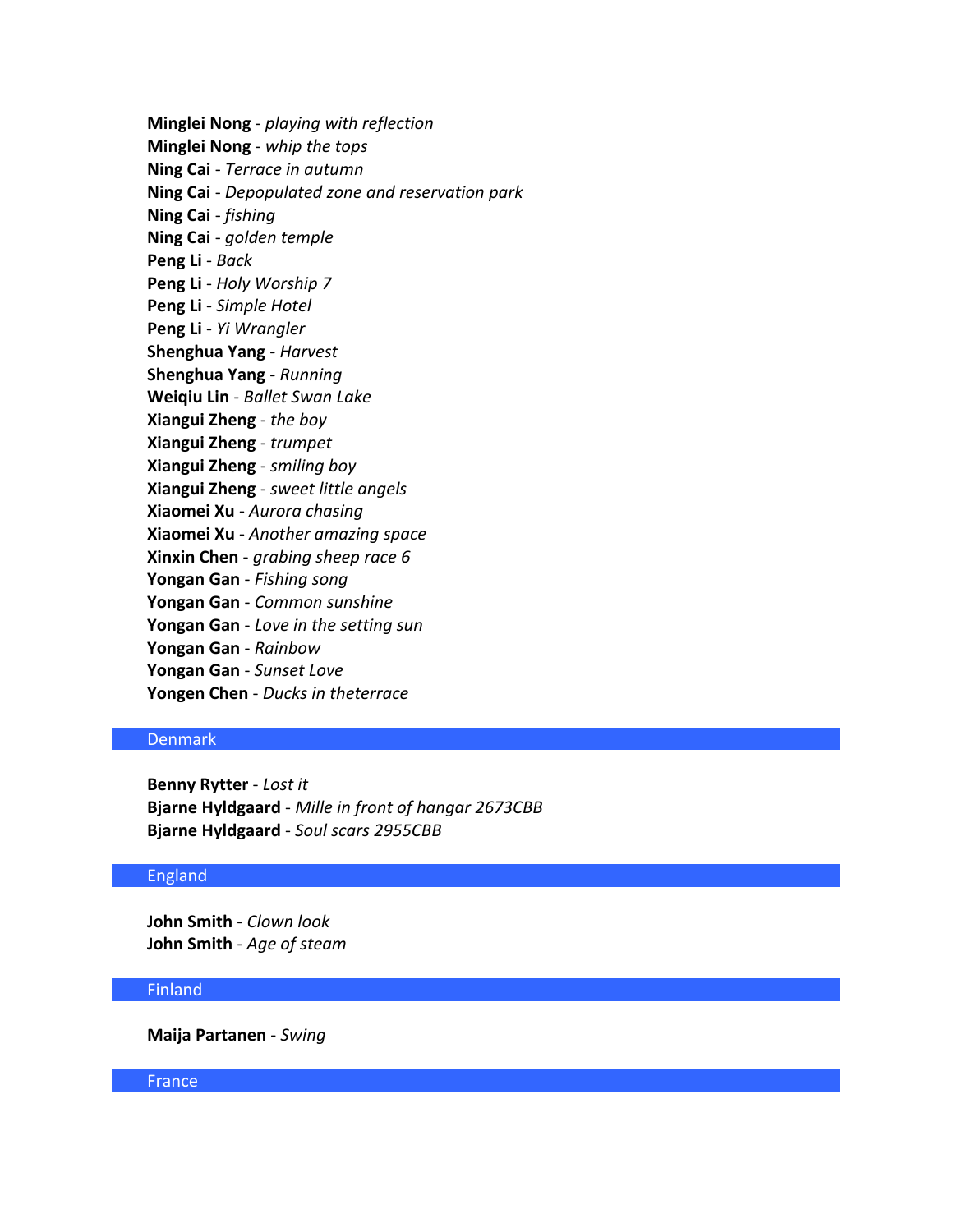**zolger Olivier** - *Melanie 3*

### **Germany**

**Alexander Hochhaus** - *Shoetime* **Burkhard Clemens** - *fork and spoon* **Dirk Peschen** - *like a wave* **Isolde Stein-Leibold** - *art of feelings* **Isolde Stein-Leibold** - *Feuervogel* **Isolde Stein-Leibold** - *no woman no cry* **JANUSZ MORAWSKI** - *One Tree Hill* **Lothar Noth** - *Bassspiel* **Lothar Noth** - *Yin Yang* **Wolfgang Schweden** - *Camouflage 4 C*

### **Greece**

**Giorgos Tsigkas** - *You're on my mind* **Giorgos Tsigkas** - *following the staircase*

### Hong Kong

**Koon Nam Cheung** - *Brown Bear Fishing 09* **Tam Ming** - *Shepherd* **Tam Ming** - *Childhood Dream* **Victor Ngar Shun Wong** - *BICYCLE SPECIALIST 18* **Victor Ngar Shun Wong** - *DANCE 10*

### **Hungary**

**Deri Judit** - *Antelope canyon* **Gabriella Jerszi** - *Carousel* **Gyorgy C. Varnai** - *Feeding* **Istvan Kerekes** - *The yawning* **Istvan Kerekes** - *Gabor gipsy* **Istvan Kerekes** - *Maramuresan tale*

# India

**Kaushik Dolui** - *Sea-Goddess* **Kaushik Dolui** - *Sagar bath* **PIYALI MITRA** - *WINDOW* **Suniel Marathe** - *LADAKHI MAN 1* **Suniel Marathe** - *ELEGANT SHRADDHA*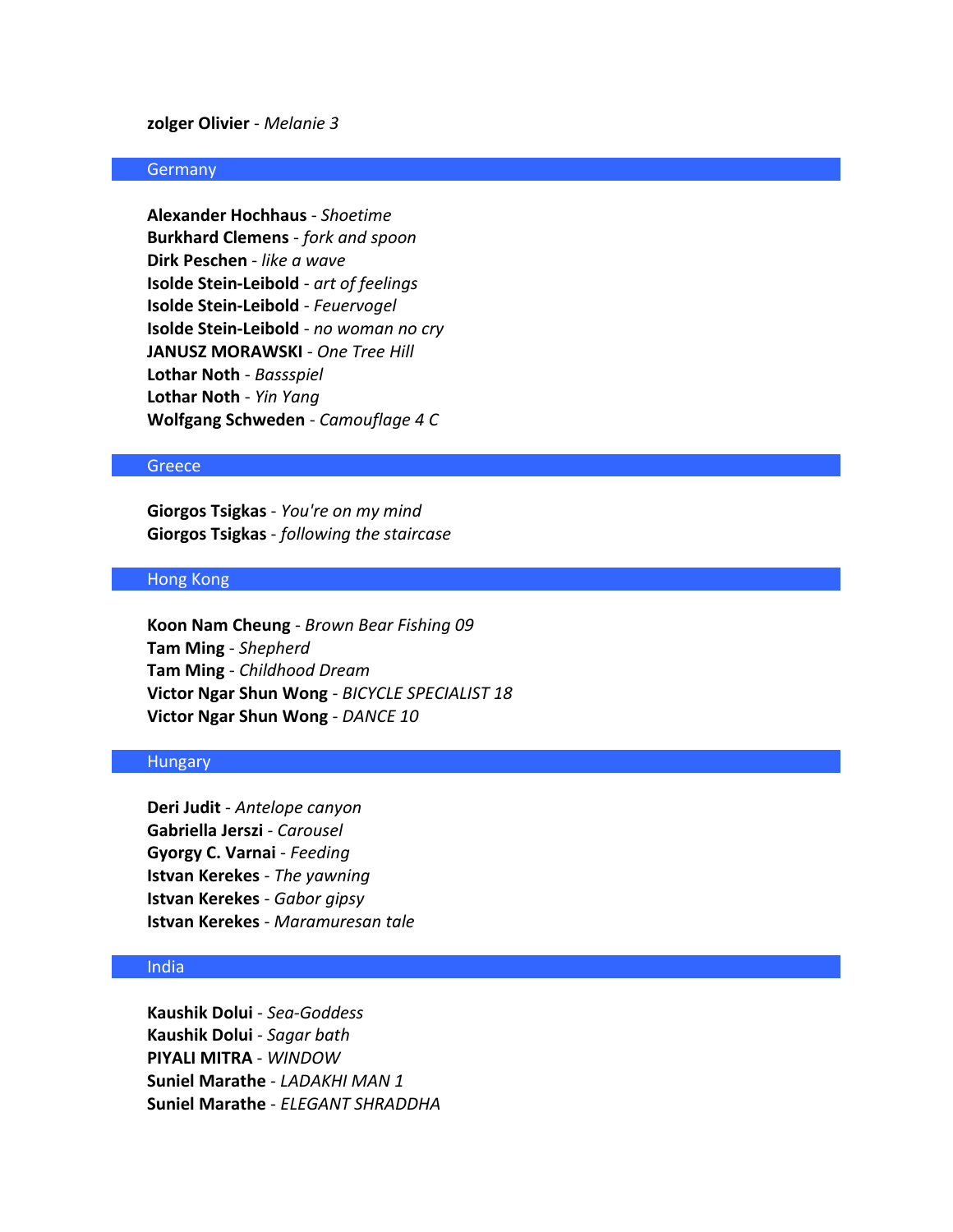#### **Suniel Marathe** - *GLAMOROUS POOJA*

### Italy

**Almando Reggio** - *Clubs 7* **Almando Reggio** - *Diving 3* **Almando Reggio** - *Rhythmic gymnastics* **Almando Reggio** - *Barrage 1* **Claudio Palermo** - *La primavera* **Edmondo Senatore** - *Atmosphere of a summer morning* **Edmondo Senatore** - *All colors of heaven* **Marco Garabello** - *Cars*

### Latvia

**Andris Apsenieks** - *Enigmatic soul* **Andris Apsenieks** - *Girl from London* **Andris Apsenieks** - *Daughter of nature IV*

### Macau

**Chan Seng Tang** - *Opera in Action 5* **Chan Seng Tang** - *Punch 9* **Kai Lon Tang** - *Spotlight Dancer*

# Netherlands

**Daniel Lybaert** - *Visarend 4* **Daniel Lybaert** - *Groep kuifmakaken 2* **Daniel Lybaert** - *Winter in Zeeland* **Marcel van Balken** - *Three umbrellas* **Marcel van Balken** - *Freehorse* **Marcel van Balken** - *Runnig* **Marcel van Balken** - *Snowclimber*

#### Norway

**Atle Sveen** - *Ilva in the river* **Atle Sveen** - *Ivory Flame in ivy* **Atle Sveen** - *Ivory Flame in the window* **Atle Sveen** - *Bear with an itch* **Hakon Gronning** - *Free to breathe* **Hakon Gronning** - *I of the storm* **Hakon Gronning** - *Stranded again*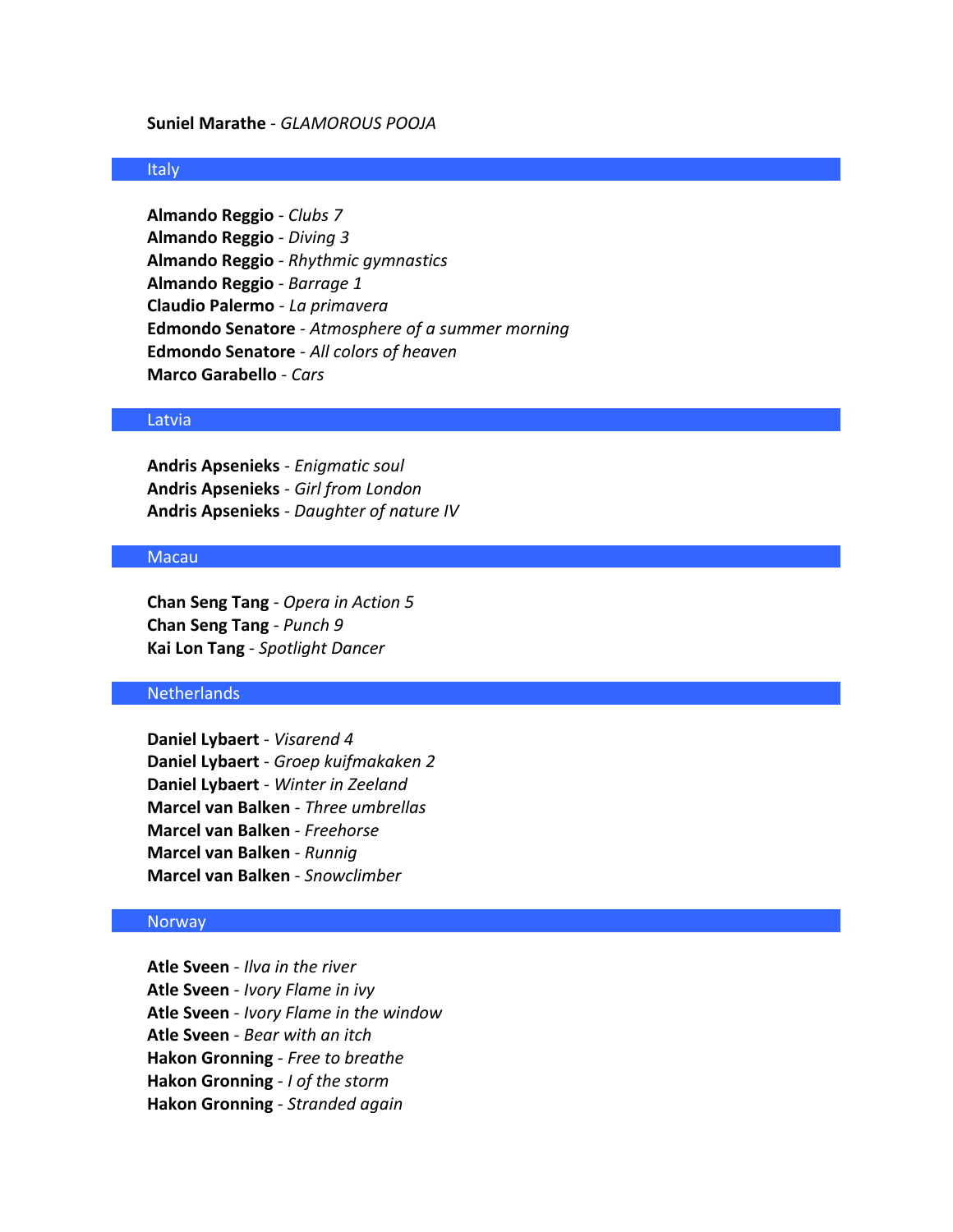#### **Hakon Gronning** - *Flame in green bath*

### Poland

**Lukasz Gurdak** - *Spring* **Lukasz Gurdak** - *elf 2* **Lukasz Gurdak** - *elf*

#### Portugal

**Joao Taborda** - *Friends Will Be Friends* **Joao Taborda** - *French Quarter*

### Qatar

**Abdulla AL-Mushaifri** - *Desert Lines* **Abdulla AL-Mushaifri** - *Visit To Sultan Qaboos Mosque* **Abdulla AL-Mushaifri** - *After The Rain* **Ahmed Mohamed Hassan** - *Gost Reflection*

### Republic of Ireland

**Morgan O'Neill** - *Owl*

### Romania

**Istvan Magdo** - *Last fly* **Istvan Magdo** - *The Tree of Life*

### Russian Federation

**Oleg Grachev** - *Natural minimalism* **Oleg Grachev** - *Mountains Dolgie* **Oleg Grachev** - *The feather-grass steppe 2* **Vladimir Dyadkov** - *Conspirators* **Vladimir Dyadkov** - *Insurgent* **Vladimir Dyadkov** - *March snowfall* **Yury Pustovoy** - *Tuscany, Italy* **Yury Pustovoy** - *Bagan, Myanmar* **Yury Pustovoy** - *Golden Autumn in Patagonia*

# Saudi Arabia

**Jassim Ali Al-Mulla** - *Street Streetphotography*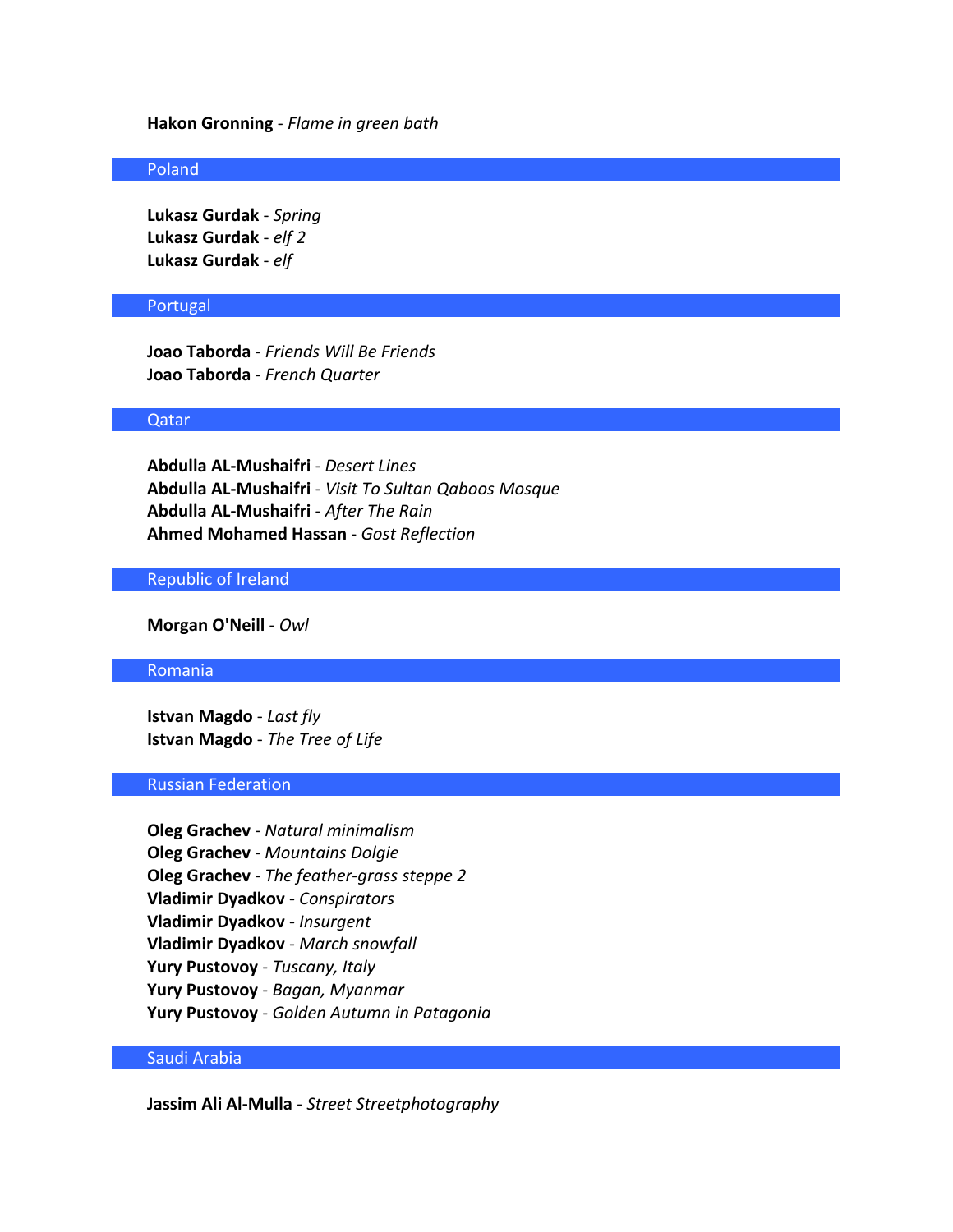**Jassim Ali Al-Mulla** - *Train Motion* **Jassim Ali Al-Mulla** - *Sadoo* **Khalid aljmman** - *Cleaner rice*

# **Scotland**

**Eion Johnston** - *Hands out* **Eion Johnston** - *Picture windows* **Terry Railley** - *In Charge* **Terry Railley** - *At the Ball* **Terry Railley** - *Waitinjg* **Terry Railley** - *Cowgirl*

### **Serbia**

**Edo Iglic** - *Dajana*

### Singapore

**GOH WEE SENG** - *defense* **GOH WEE SENG** - *horsemaster* **GOH WEE SENG** - *onwards*

# South Korea

**Jong Il Lee** - *A Flock of Birds* **Jong Il Lee** - *Maternal Love*

# Sweden

**Camilla Ekendal** - *jack frost*

# **Switzerland**

**Martin Zurmuehle** - *Between the Walls* **Martin Zurmuehle** - *Sun Dance*

# Taiwan

**chun-jen chang** - *cross*

## **Turkey**

**FATMA AYDIN** - *topraktan gelen*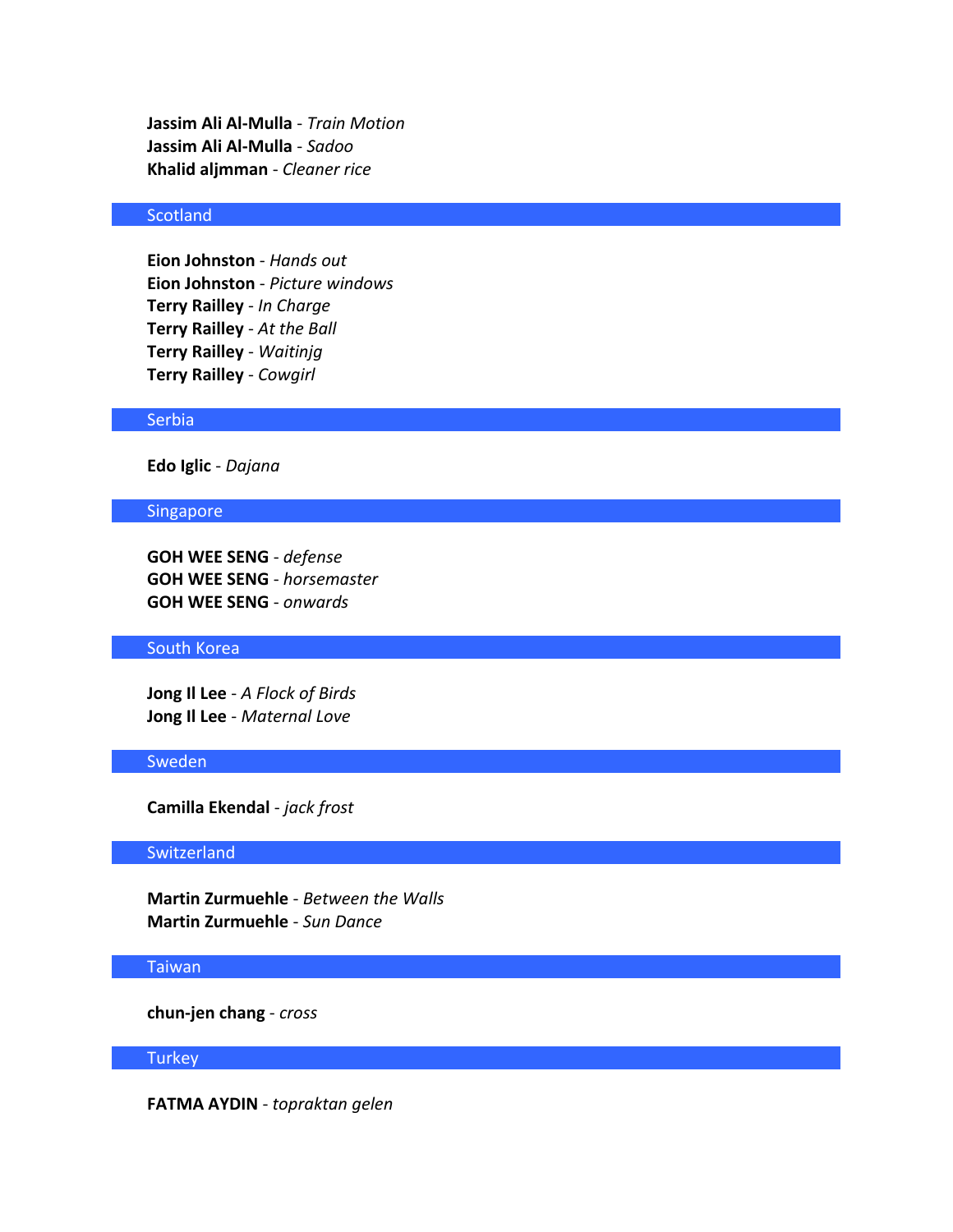### **OZHAN OZDE** - *W*

### United Arab Emirates

### **Nasser Malek** - *Reflection*

### United Kingdom

**Colin Dixon** - *Kinderdyk in Winter* **Janet Haines** - *The Spiritual Birth* **John McNairn** - *Summer Sands* **John McNairn** - *The Cross* **Keith Elgin** - *Pretty in Pink* **Keith Elgin** - *A Matter of Balance* **Philip Tapp** - *Leaving the Crypt* **Valerie Duncan** - *For the Love of a Sea Nymph*

### USA

**Gabriele Dellanave** - *Acrobatic surfing* **Gabriele Dellanave** - *Olè!* **Larry Cowles** - *Big Red Hat Erika J* **Lingyun Mao** - *Ice and Sea* **Lingyun Mao** - *Ice* **Marie Otero** - *Peacock Blue* **Marie Otero** - *Nefertiti Glow* **Marie Otero** - *Enchantress Green* **Marie Otero** - *Moonlit Maiden*

### Vietnam

**Dinh Trung Phan** - *Envisaging* **Dinh Trung Phan** - *Fresh environment* **DUY TUONG NGUYEN** - *Starting season 11* **DUY TUONG NGUYEN** - *Starting season 6* **DUY TUONG NGUYEN** - *Growing rice season 17* **HUYNH TAN THANG** - *LUOI XIEP* **LE HUU NGHIA** - *Contempt garden products* **LE HUU NGHIA** - *VOCATIONAL frescoes* **Nguyen Vu Phuoc** - *Religion and life 3* **Nguyen Vu Phuoc** - *Champa beautiful lady*

### **Accepted** Theme **F) OPEN MONOCHROME**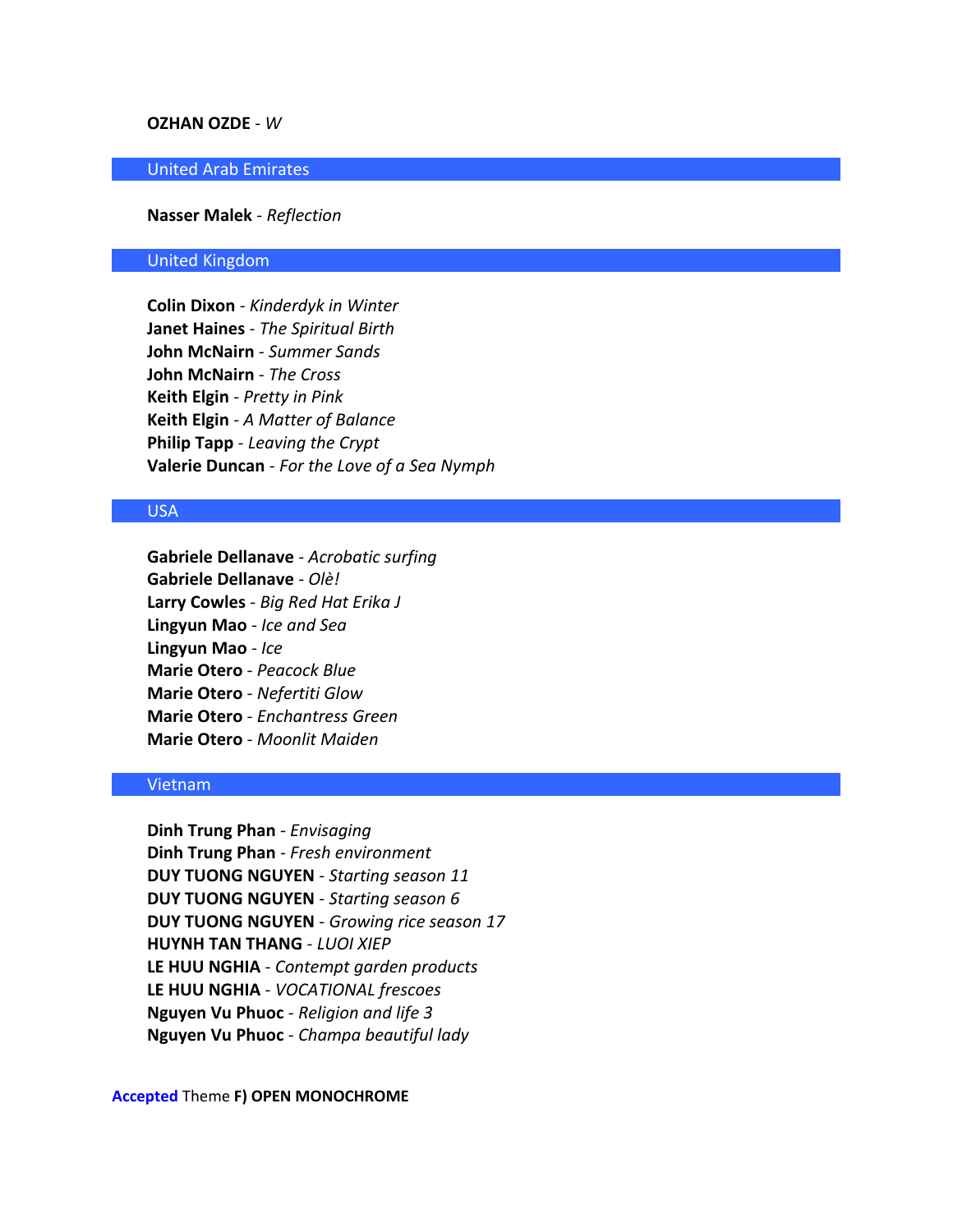### Argentina

#### **Carlos Rozensztroch** - *Arrozales de VietNam*

### Australia

**Kien Long Khuu** - *Wrestling BW* **Linda KY Wei** - *The Fate1* **Linda KY Wei** - *Lest We Forget B* **Yongxiong Ling** - *Surfing open 4 bw* **Yongxiong Ling** - *Old stone bridge aver bw* **Yongxiong Ling** - *Rodeo thriling 3 bw*

# Austria

**Albert Peer** - *forbidding coastline* **Albert Peer** - *Motocross 766* **Albert Peer** - *Vulture* **Johann Schrittwieser** - *lip pircing* **Josef Kastner** - *Baer und sein Fisch* **Josef Kastner** - *Kampf im Morgengrauen* **Manfred Pillik** - *Angabe* **Manfred Pillik** - *Hand in Hand* **Thomas Radislovich** - *Vic three boxes* **Thomas Radislovich** - *Bodyscape by night* **Thomas Radislovich** - *Lucia* **Thomas Radislovich** - *Vic and Lenka*

# Belgium

**Alain Marchand** - *BEACH SCULPTURE* **Beauraind Marcel** - *Meditation* **Dis Van Tendeloo** - *Take five* **Frederic Lejeune** - *Enceinte* **Frederic Lejeune** - *RS* **Frederic Lejeune** - *Tilt* **Jacky Panhuyzen** - *Full Gas* **Stephane Mellaerts** - *Les seins*

# Canada

**Kam Chiu Tam** - *A hard return* **Kam Chiu Tam** - *Decisive moment*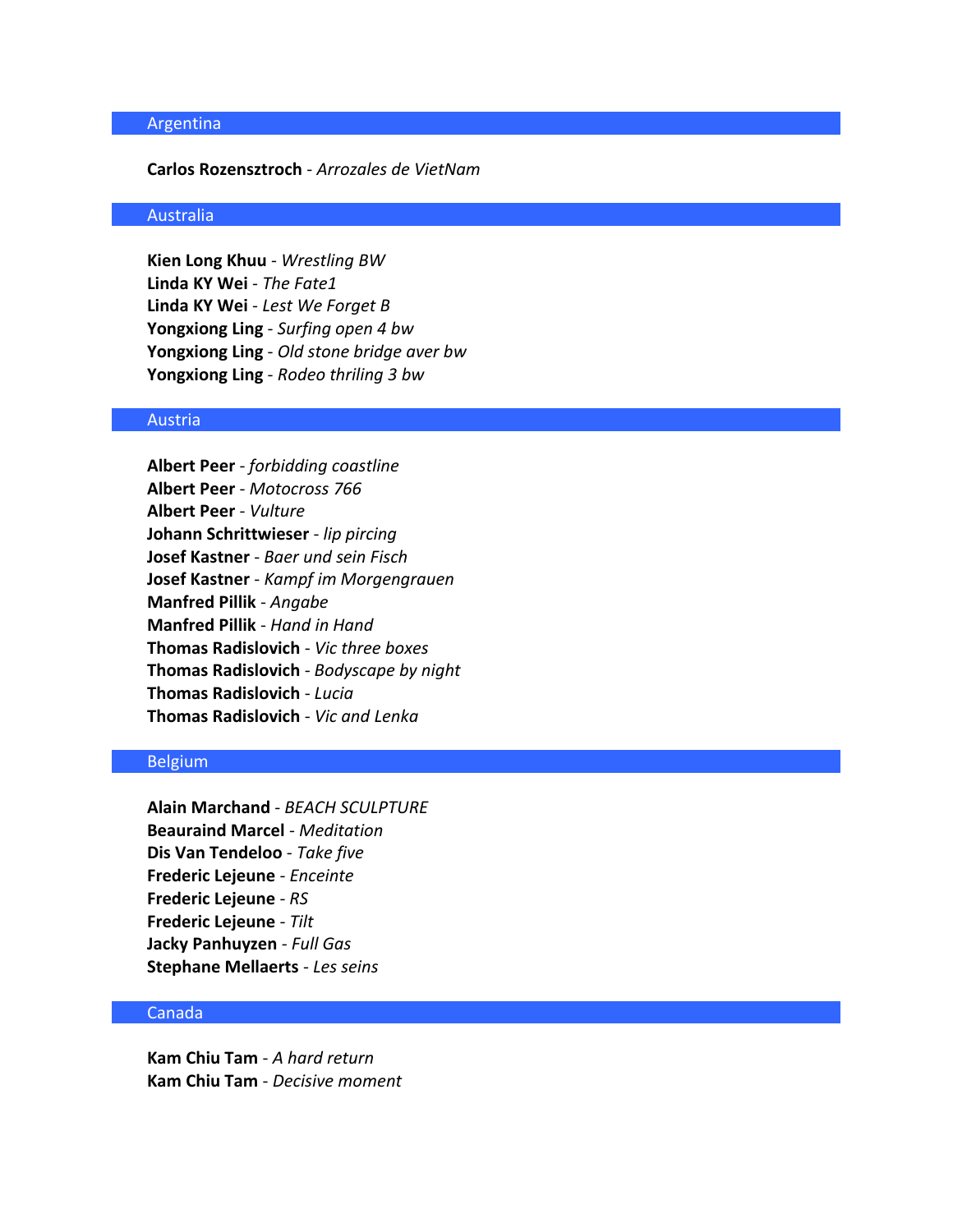### China

**ALEXANDRINO LEI AIROSA** - *Ultimate Siberut Warrior* **Biran Zhao** - *walking in the snow* **Biran Zhao** - *fishing* **Biran Zhao** - *happy girl* **Biran Zhao** - *Panorama of salt factory* **Fangru Wei** - *Miss the train* **HANJU ZHU** - *Dream shadow* **HANJU ZHU** - *Painted face* **HANJU ZHU** - *Black and white world of mind* **Hong Li** - *Old street 20* **Minglei Nong** - *fishing in the river* **Minglei Nong** - *Terrace* **Ning Cai** - *smoking and thinking* **Ning Cai** - *street artist* **Peng Li** - *Street life 10* **Peng Li** - *Tibetan is one of life 2* **Shenghua Yang** - *Silent 2* **Wei Wang** - *grazing* **Weiqiu Lin** - *on the beach* **Xiangui Zheng** - *yummy* **Xiangui Zheng** - *the shy girl* **Xinxin Chen** - *painting on face* **Yongen Chen** - *Bund morning*

### **Cyprus**

**Nilgun Ortas** - *Fairyland*

### Denmark

**Benny Rytter** - *Afrique* **Benny Rytter** - *Beach biking* **Benny Rytter** - *Maria* **Benny Rytter** - *Rock beauty* **Bjarne Hyldgaard** - *Tuscan landscape 2182MCT* **Bjarne Hyldgaard** - *Girl with veil 0419MCT* **Bjarne Hyldgaard** - *Colossos II 3254MCT* **Danne Johansen** - *Scared*

#### England

**John Smith** - *You looking at us*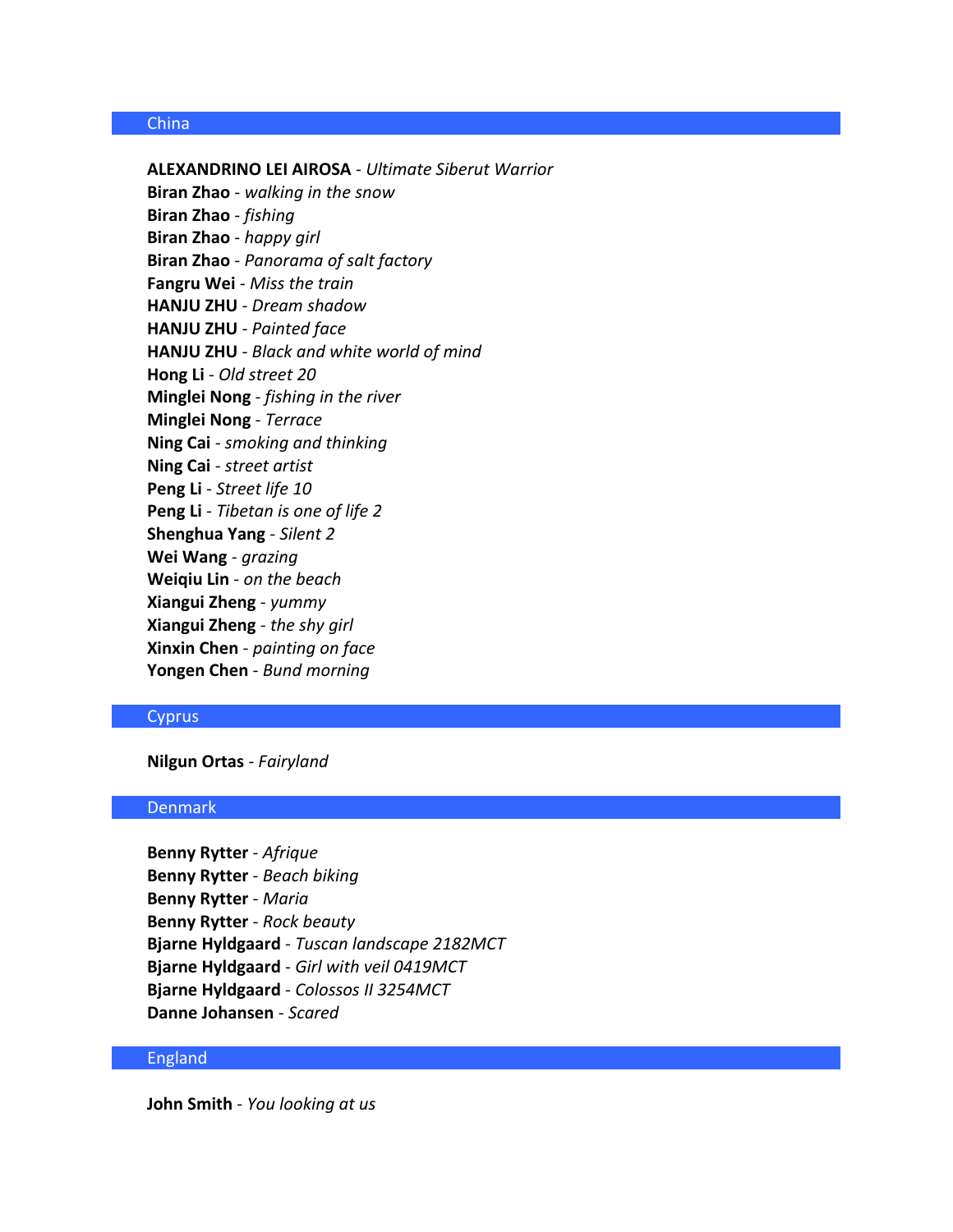# Finland

#### **Kauko Keranen** - *pole vault*

### **Germany**

**Alexander Hochhaus** - *Genuine* **Burkhard Clemens** - *Contemplation bw* **Burkhard Clemens** - *DHL* **Burkhard Clemens** - *Kranhaus Cologne* **Dirk Peschen** - *like a curvy road* **Gerhard Boehm** - *Sousse - SW* **Isolde Stein-Leibold** - *deep eyes* **Isolde Stein-Leibold** - *Fashion Stripes* **Isolde Stein-Leibold** - *fluechtige Begegnung* **Isolde Stein-Leibold** - *Robin* **Klaus Strehlke** - *Tiger & Turtle-2430* **Lothar Noth** - *Blickwinkel* **Lothar Noth** - *Los gehts* **Lothar Noth** - *Muskelspiel* **Peter Ludwig** - *Dune IIsw* **Wolfgang Schweden** - *Silhouette 2 BW*

# Hong Kong

**Koon Nam Cheung** - *Eagle Caught a Fish 26 BW* **Man Wo Kwok** - *Hit* **Man Wo Kwok** - *My Partner BW* **Tam Ming** - *Pattern* **Tam Ming** - *Vespers*

#### **Hungary**

**Gabriella Jerszi** - *Bunny* **Istvan Kerekes** - *Shepherd girl* **Istvan Kerekes** - *Unworldly prayer*

### India

**Debiprasad Mukherjee** - *Catch Me* **Suniel Marathe** - *HUSNA 1* **Suniel Marathe** - *RUPALI 1* **Suniel Marathe** - *HUSNA 2*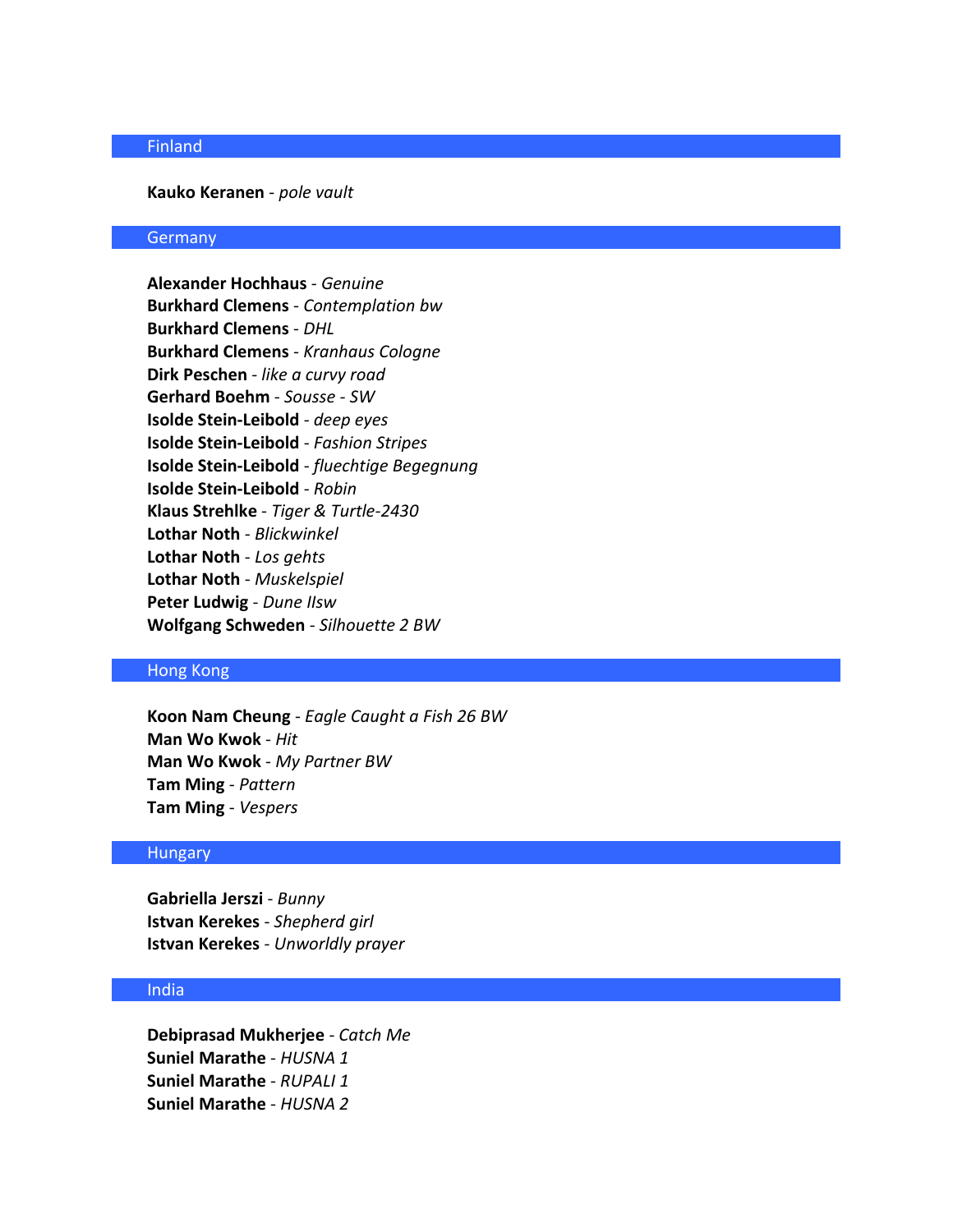### **Suniel Marathe** - *MUSICAL MOOD*

### Italy

**Almando Reggio** - *To the last 3* **Almando Reggio** - *Face to face* **Claudio Palermo** - *L'attesa* **Edmondo Senatore** - *Appearances* **Edmondo Senatore** - *Lost atmosphere* **Edmondo Senatore** - *The confessor* **Marco Garabello** - *Le Parapluie Numero Deux*

#### Latvia

**Andris Apsenieks** - *Equilibrium* **Andris Apsenieks** - *Nevermore* **Andris Apsenieks** - *Walk in november* **Andris Apsenieks** - *Winter is coming*

### Macau

**Kai Lon Tang** - *Vision of Love 2* **Kai Lon Tang** - *The Dancer of Rhythm 2*

### Netherlands

**Daniel Lybaert** - *Aggression* **Daniel Lybaert** - *De trein vertrekt in ZwW* **gilbert Bieshaar** - *verlegenhied* **gilbert Bieshaar** - *verloren* **Marcel van Balken** - *Expire* **Marcel van Balken** - *Freedom* **Marcel van Balken** - *Escalator*

#### Norway

**Atle Sveen** - *Fredau XII* **Atle Sveen** - *Ilvy silouette* **Atle Sveen** - *Julia with rope* **Atle Sveen** - *Poledancer* **Hakon Gronning** - *Dead tree fresh fruit* **Hakon Gronning** - *Naiya cross on rock* **Hakon Gronning** - *Old pier pipes II* **Hakon Gronning** - *Pantry bench*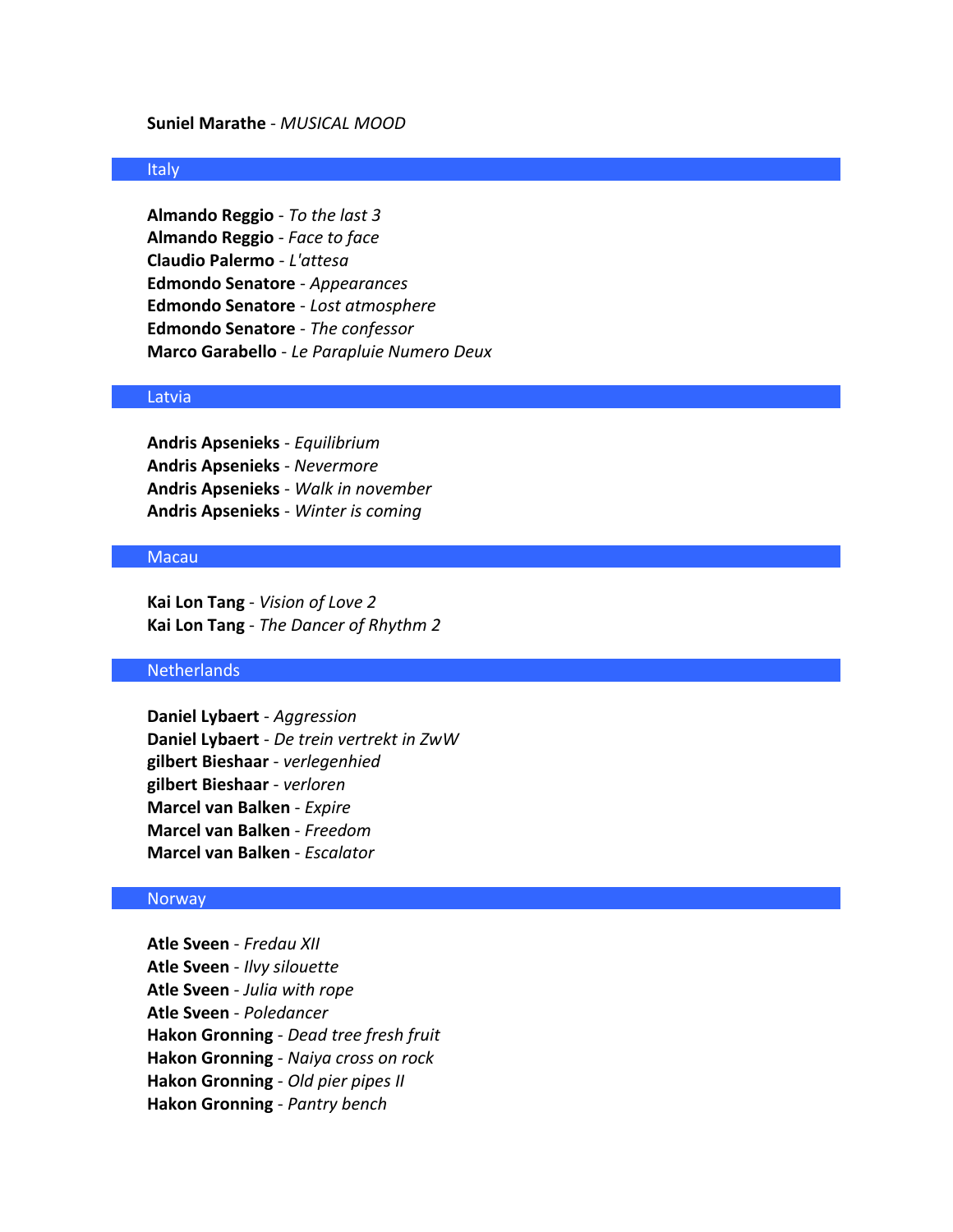### **Roy Gudem** - *Tulip III*

### Poland

**Lukasz Gurdak** - *katarzynka* **Lukasz Gurdak** - *swiderskie islands* **Lukasz Gurdak** - *angel* **Lukasz Gurdak** - *Ciezkowice* **Piotr Sygnarowicz** - *challenge* **Piotr Sygnarowicz** - *unspoken stories*

### Portugal

**Joao Taborda** - *Meditation and Reading II* **Joao Taborda** - *The New World*

#### Qatar

**Abdulla AL-Mushaifri** - *Tree Of Life* **Abdulla AL-Mushaifri** - *Take Me Home Bw* **Abdulla AL-Mushaifri** - *Long Way*

#### Republic of Ireland

**Ann Francis** - *Family* **Beata Rosik** - *Walking on Broken Glass* **Beata Rosik** - *Behind the veil feelings* **David J. O'Hagan** - *River Bar Cyclist* **Deirdre Murphy** - *Iron Man* **Deirdre Murphy** - *Alli2* **Morgan O'Neill** - *Away with the birds*

### Romania

**Istvan Magdo** - *Returning home*

### Russian Federation

**Alexander Kamakaev** - *Sorrow* **Alexander Kamakaev** - *Entrance to the dungeon* **Alexander Kamakaev** - *Echo* **Oleg Grachev** - *Southern Ural Mountains* **Vladimir Dyadkov** - *Memories Pain* **Vladimir Dyadkov** - *Villager*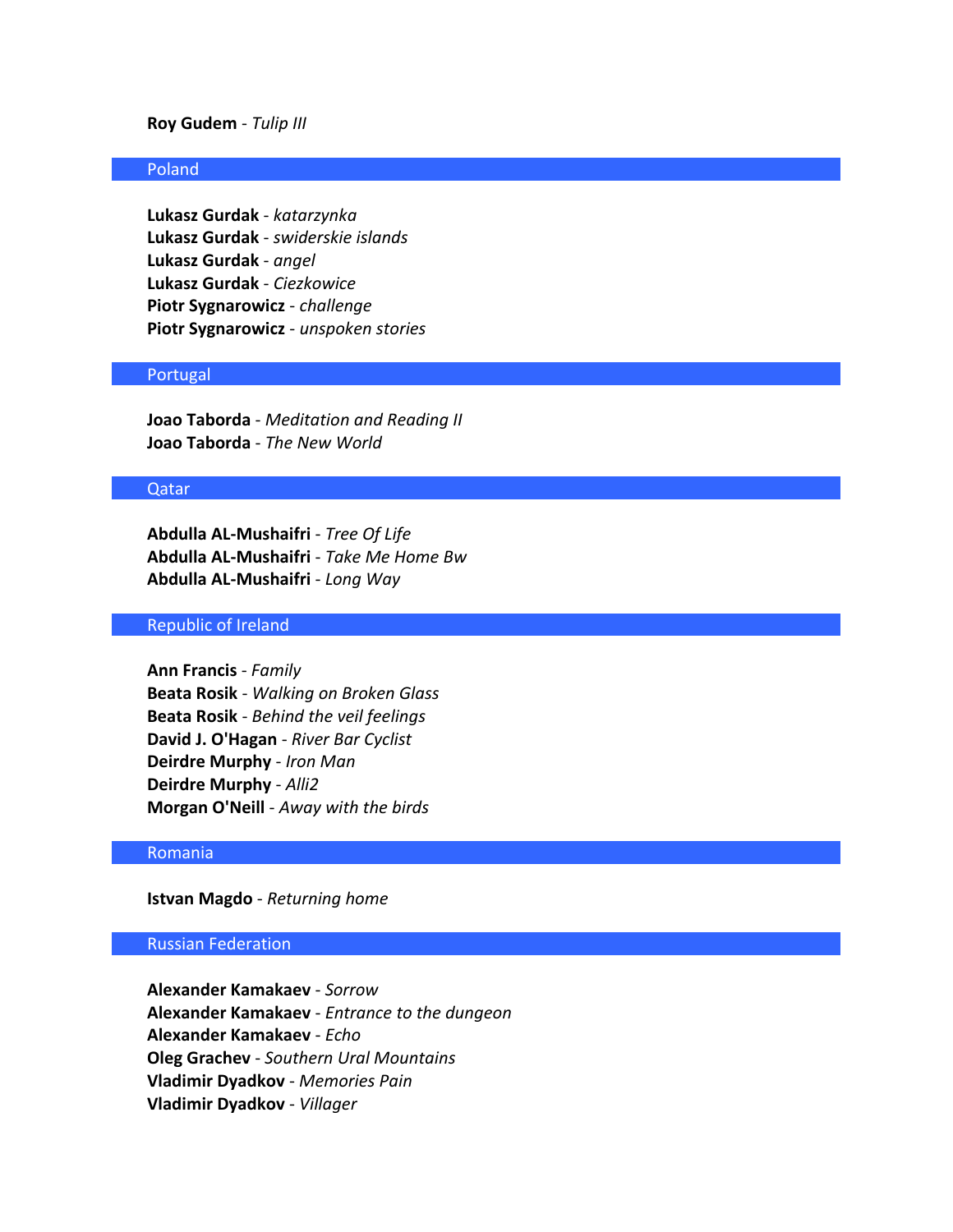# Saudi Arabia

**Jassim Ali Al-Mulla** - *With Baby* **Khalid aljmman** - *I'm thinking about my life* **Khalid aljmman** - *what do you want*

#### **Scotland**

**Terry Railley** - *Poise* **Terry Railley** - *Lips* **Terry Railley** - *Pearls*

#### **Serbia**

**Edo Iglic** - *Morning*

### Singapore

**GOH WEE SENG** - *masses* **Zee Kek HENG** - *Dancer in red M*

# Slovenia

**Igor Debevec** - *Big brother is watching you* **Matej Rukavina** - *Stairway*

### Sweden

**Camilla Ekendal** - *calm morning* **Camilla Ekendal** - *The drops* **Camilla Ekendal** - *together* **Goran Garberg** - *Lines nr 5*

# **Switzerland**

**Martin Zurmuehle** - *The Power of Nature* **Martin Zurmuehle** - *Getting up B&W*

# Taiwan

**chun-jen chang** - *sign*

# **Turkey**